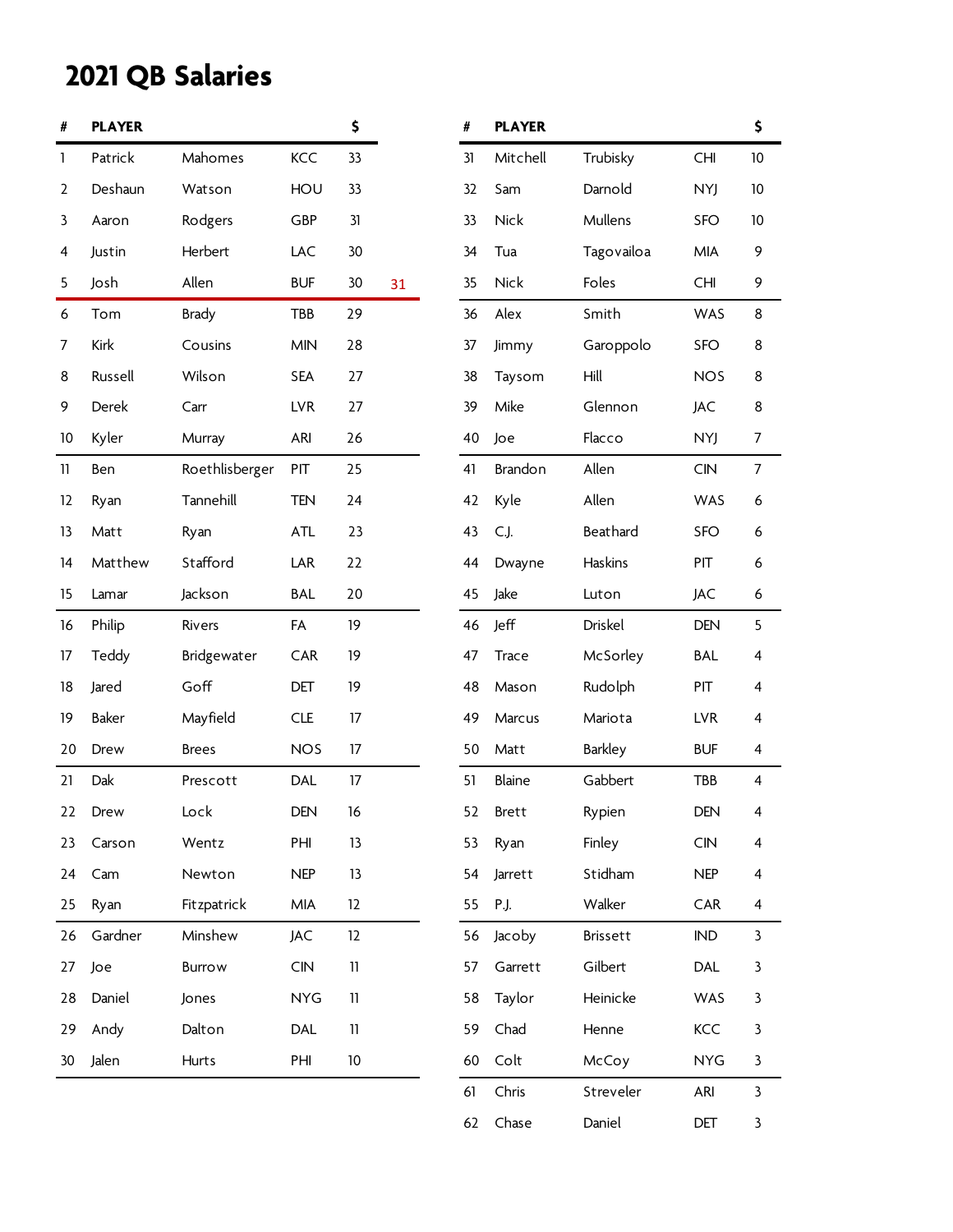| #            | <b>PLAYER</b> |                 |            | \$             |    | #  | <b>PLAYER</b> |                 |            | \$ |
|--------------|---------------|-----------------|------------|----------------|----|----|---------------|-----------------|------------|----|
| $\mathbf{1}$ | Derrick       | Henry           | <b>TEN</b> | 23             |    | 36 | Tony          | Pollard         | DAL        | 5  |
| 2            | Dalvin        | Cook            | <b>MIN</b> | 19             |    | 37 | Carlos        | Hyde            | <b>SEA</b> | 5  |
| 3            | Alvin         | Kamara          | <b>NOS</b> | 14             |    | 38 | Wayne         | Gallman         | <b>NYG</b> | 5  |
| 4            | Jonathan      | Taylor          | <b>IND</b> | 13             |    | 39 | Austin        | Ekeler          | LAC        | 5  |
| 5            | <b>Nick</b>   | Chubb           | <b>CLE</b> | 12             | 16 | 40 | Cam           | Akers           | LAR        | 5  |
| 6            | Aaron         | Jones           | GBP        | 11             |    | 41 | Jamaal        | Williams        | GBP        | 5  |
| 7            | Ronald        | Jones           | TBB        | $10$           |    | 42 | Adrian        | Peterson        | DET        | 5  |
| 8            | David         | Montgomery      | <b>CHI</b> | 10             |    | 43 | Devin         | Singletary      | <b>BUF</b> | 5  |
| 9            | Miles         | Sanders         | PHI        | $10$           |    | 44 | Salvon        | Ahmed           | MIA        | 4  |
| 10           | James         | Robinson        | <b>JAC</b> | 9              |    | 45 | Giovani       | Bernard         | CIN        | 4  |
| 11           | Melvin        | Gordon          | <b>DEN</b> | 9              |    | 46 | Chase         | Edmonds         | ARI        | 4  |
| 12           | Josh          | Jacobs          | <b>LVR</b> | 9              |    | 47 | Alexander     | Mattison        | <b>MIN</b> | 4  |
| 13           | Antonio       | Gibson          | WAS        | 9              |    | 48 | Jerick        | McKinnon        | SFO        | 4  |
| 14           | Kenyan        | Drake           | ARI        | 8              |    | 49 | Sony          | Michel          | <b>NEP</b> | 4  |
| 15           | J.K.          | Dobbins         | <b>BAL</b> | 8              |    | 50 | Rex           | <b>Burkhead</b> | <b>NEP</b> | 4  |
| 16           | Jeffery       | Wilson          | SFO        | $\bf 8$        |    | 51 | Christian     | McCaffrey       | CAR        | 4  |
| 17           | Ezekiel       | Elliott         | DAL        | 7              |    | 52 | Devontae      | Booker          | <b>LVR</b> | 4  |
| 18           | Raheem        | Mostert         | <b>SFO</b> | 7              |    | 53 | Samaje        | Perine          | CIN        | 4  |
| 19           | Kareem        | Hunt            | <b>CLE</b> | $\overline{7}$ |    | 54 | Benny         | Snell           | PIT        | 4  |
| 20           | Clyde         | Edwards-Helaire | KCC        | 7              |    | 55 | AJ            | Dillon          | GBP        | 4  |
| 21           | David         | Johnson         | HOU        | $\overline{7}$ |    | 56 | Zack          | Moss            | <b>BUF</b> | 4  |
| 22           | Chris         | Carson          | <b>SEA</b> | 6              |    | 57 | Boston        | Scott           | PHI        | 4  |
| 23           | James         | Conner          | PIT        | 6              |    | 58 | Malcolm       | <b>Brown</b>    | LAR        | 4  |
| 24           | Todd          | Gurley          | ATL        | 6              |    | 59 | J.D.          | McKissic        | WAS        | 4  |
| 25           | Myles         | Gaskin          | MIA        | 6              |    | 60 | Ty            | Johnson         | <b>NYJ</b> | 4  |
| 26           | Darrell       | Henderson       | LAR        | 6              |    | 61 | Kyle          | Juszczyk        | <b>SFO</b> | 4  |
| 27           | D'Andre       | Swift           | DET        | 6              |    | 62 | Brian         | Hill            | ATL        | 4  |
| 28           | Joe           | Mixon           | CIN        | 6              |    | 63 | Mark          | Ingram          | FA         | 4  |
| 29           | Damien        | Harris          | <b>NEP</b> | 5              |    | 64 | Duke          | Johnson         | HOU        | 4  |
| 30           | Gus           | Edwards         | <b>BAL</b> | 5              |    | 65 | Ameer         | Abdullah        | MIN        | 3  |
| 31           | Nyheim        | Hines           | IND        | 5              |    | 66 | Peyton        | Barber          | WAS        | 3  |
| 32           | Phillip       | Lindsay         | DEN        | 5              |    | 67 | Jordan        | Howard          | PHI        | 3  |
| 33           | Mike          | Davis           | CAR        | 5              |    | 68 | Jordan        | Wilkins         | IND        | 3  |
| 34           | Leonard       | Fournette       | TBB        | 5              |    | 69 | Kalen         | <b>Ballage</b>  | LAC        | 3  |
| 35           | Latavius      | Murray          | <b>NOS</b> | 5              |    | 70 | Le'Veon       | Bell            | KCC        | 3  |

| #  | <b>PLAYER</b> |                 |            | \$ |
|----|---------------|-----------------|------------|----|
| 36 | Tony          | Pollard         | DAL        | 5  |
| 37 | Carlos        | Hyde            | <b>SEA</b> | 5  |
| 38 | Wayne         | Gallman         | <b>NYG</b> | 5  |
| 39 | Austin        | Ekeler          | LAC        | 5  |
| 40 | Cam           | Akers           | LAR        | 5  |
| 41 | Jamaal        | Williams        | <b>GBP</b> | 5  |
| 42 | Adrian        | Peterson        | DET        | 5  |
| 43 | Devin         | Singletary      | <b>BUF</b> | 5  |
| 44 | Salvon        | Ahmed           | <b>MIA</b> | 4  |
| 45 | Giovani       | Bernard         | <b>CIN</b> | 4  |
| 46 | Chase         | Edmonds         | ARI        | 4  |
| 47 | Alexander     | Mattison        | <b>MIN</b> | 4  |
| 48 | Jerick        | McKinnon        | <b>SFO</b> | 4  |
| 49 | Sony          | Michel          | <b>NEP</b> | 4  |
| 50 | Rex           | <b>Burkhead</b> | <b>NEP</b> | 4  |
| 51 | Christian     | McCaffrey       | CAR        | 4  |
| 52 | Devontae      | Booker          | LVR        | 4  |
| 53 | Samaje        | Perine          | <b>CIN</b> | 4  |
| 54 | Benny         | Snell           | PIT        | 4  |
| 55 | AJ            | Dillon          | GBP        | 4  |
| 56 | Zack          | Moss            | <b>BUF</b> | 4  |
| 57 | Boston        | Scott           | PHI        | 4  |
| 58 | Malcolm       | <b>Brown</b>    | LAR        | 4  |
| 59 | J.D.          | <b>McKissic</b> | <b>WAS</b> | 4  |
| 60 | Тy            | Johnson         | <b>NYJ</b> | 4  |
| 61 | Kyle          | Juszczyk        | <b>SFO</b> | 4  |
| 62 | <b>Brian</b>  | Hill            | <b>ATL</b> | 4  |
| 63 | Mark          | Ingram          | FA         | 4  |
| 64 | Duke          | Johnson         | HOU        | 4  |
| 65 | Ameer         | Abdullah        | <b>MIN</b> | 3  |
| 66 | Peyton        | Barber          | <b>WAS</b> | 3  |
| 67 | Jordan        | Howard          | PHI        | 3  |
| 68 | Jordan        | Wilkins         | <b>IND</b> | 3  |
| 69 | Kalen         | <b>Ballage</b>  | LAC        | 3  |
| 70 | Le'Veon       | Bell            | KCC        | 3  |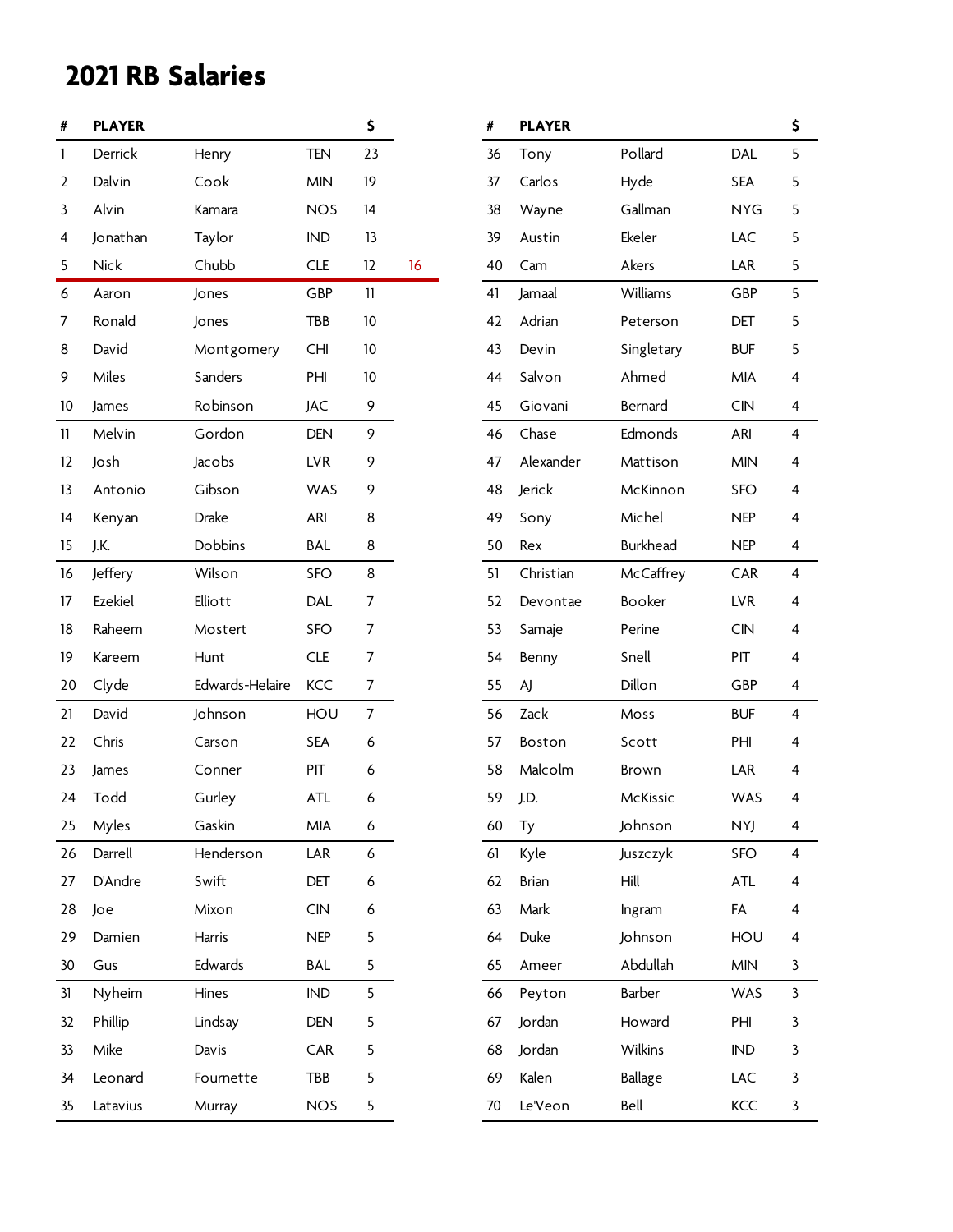| #  | <b>PLAYER</b>   |               |            | \$             | #   | <b>PLAYER</b> |           |            | \$ |
|----|-----------------|---------------|------------|----------------|-----|---------------|-----------|------------|----|
| 71 | Alex            | Collins       | <b>SEA</b> | $\mathbf{3}$   | 96  | Reggie        | Bonnafon  | CAR        | 3  |
| 72 | DeeJay          | Dallas        | <b>SEA</b> | 3              | 97  | Mike          | Boone     | <b>MIN</b> | 3  |
| 73 | Kerryon         | Johnson       | DET        | 3              | 98  | Corey         | Clement   | PHI        | 3  |
| 74 | Dion            | Lewis         | <b>NYG</b> | $\mathbf{3}$   | 99  | Darrynton     | Evans     | <b>TEN</b> | 3  |
| 75 | Ty              | Montgomery    | <b>NOS</b> | $\mathbf{3}$   | 100 | D'Onta        | Foreman   | <b>TEN</b> | 3  |
| 76 | Malcolm         | Perry         | MIA        | $\mathbf{3}$   | 101 | Devonta       | Freeman   | FA         | 3  |
| 77 | Jalen           | Richard       | <b>LVR</b> | $\mathbf{3}$   | 102 | JaMycal       | Hasty     | <b>SFO</b> | 3  |
| 78 | James           | White         | <b>NEP</b> | $\mathbf{3}$   | 103 | Travis        | Homer     | <b>SEA</b> | 3  |
| 79 | Antonio         | Williams      | <b>BUF</b> | $\mathbf{3}$   | 104 | Alec          | Ingold    | <b>LVR</b> | 3  |
| 80 | Darrel          | Williams      | KCC        | $\mathbf{3}$   | 105 | Jakob         | Johnson   | <b>NEP</b> | 3  |
| 81 | T.J.            | Yeldon        | <b>BUF</b> | $\mathbf{3}$   | 106 | Jeremy        | McNichols | <b>TEN</b> | 3  |
| 82 | Justin          | Jackson       | LAC        | $\mathbf{3}$   | 107 | Ryan          | Nall      | <b>CHI</b> | 3  |
| 83 | Josh            | Adams         | <b>NYJ</b> | $\mathbf{3}$   | 108 | Artavis       | Pierce    | <b>CHI</b> | 3  |
| 84 | Frank           | Gore          | <b>NYJ</b> | $\mathbf{3}$   | 109 | C.J.          | Prosise   | FA         | 3  |
| 85 | C.J.            | Ham           | <b>MIN</b> | $\mathbf{3}$   | 110 | Patrick       | Ricard    | <b>BAL</b> | 3  |
| 86 | Joshua          | Kelley        | LAC        | $\mathbf{3}$   | 111 | Anthony       | Sherman   | KCC        | 3  |
| 87 | Alfred          | Morris        | <b>NYG</b> | $\mathbf{3}$   | 112 | lto           | Smith     | ATL        | 3  |
| 88 | Gabe            | <b>Nabers</b> | LAC        | $\mathbf{3}$   | 113 | Rodney        | Smith     | CAR        | 3  |
| 89 | Lamical         | Perine        | <b>NYJ</b> | 3              | 114 | Ke'Shawn      | Vaughn    | TBB        | 3  |
| 90 | Chris           | Thompson      | <b>JAC</b> | $\mathbf{3}$   |     |               |           |            |    |
| 91 | Darwin          | Thompson      | KCC        | $\overline{3}$ |     |               |           |            |    |
| 92 | Jonathan        | Ward          | ARI        | $\mathbf{3}$   |     |               |           |            |    |
| 93 | Lynn            | Bowden        | <b>MIA</b> | $\mathbf{3}$   |     |               |           |            |    |
| 94 | Matt            | <b>Breida</b> | MIA        | $\mathbf{3}$   |     |               |           |            |    |
| 95 | <b>D'Ernest</b> | Johnson       | <b>CLE</b> | 3              |     |               |           |            |    |

| #   | <b>PLAYER</b> |           |            | \$ |
|-----|---------------|-----------|------------|----|
| 96  | Reggie        | Bonnafon  | <b>CAR</b> | 3  |
| 97  | Mike          | Boone     | <b>MIN</b> | 3  |
| 98  | Corey         | Clement   | PHI        | 3  |
| 99  | Darrynton     | Evans     | <b>TEN</b> | 3  |
| 100 | D'Onta        | Foreman   | TEN        | 3  |
| 101 | Devonta       | Freeman   | FA         | 3  |
| 102 | JaMycal       | Hasty     | <b>SFO</b> | 3  |
| 103 | <b>Travis</b> | Homer     | <b>SEA</b> | 3  |
| 104 | Alec          | Ingold    | <b>LVR</b> | 3  |
| 105 | Jakob         | Johnson   | <b>NEP</b> | 3  |
| 106 | Jeremy        | McNichols | <b>TEN</b> | 3  |
| 107 | Ryan          | Nall      | <b>CHI</b> | 3  |
| 108 | Artavis       | Pierce    | <b>CHI</b> | 3  |
| 109 | C.J.          | Prosise   | FA         | 3  |
| 110 | Patrick       | Ricard    | BAL        | 3  |
| 111 | Anthony       | Sherman   | <b>KCC</b> | 3  |
| 112 | lto           | Smith     | <b>ATL</b> | 3  |
| 113 | Rodney        | Smith     | <b>CAR</b> | 3  |
| 114 | Ke'Shawn      | Vaughn    | TBB        | 3  |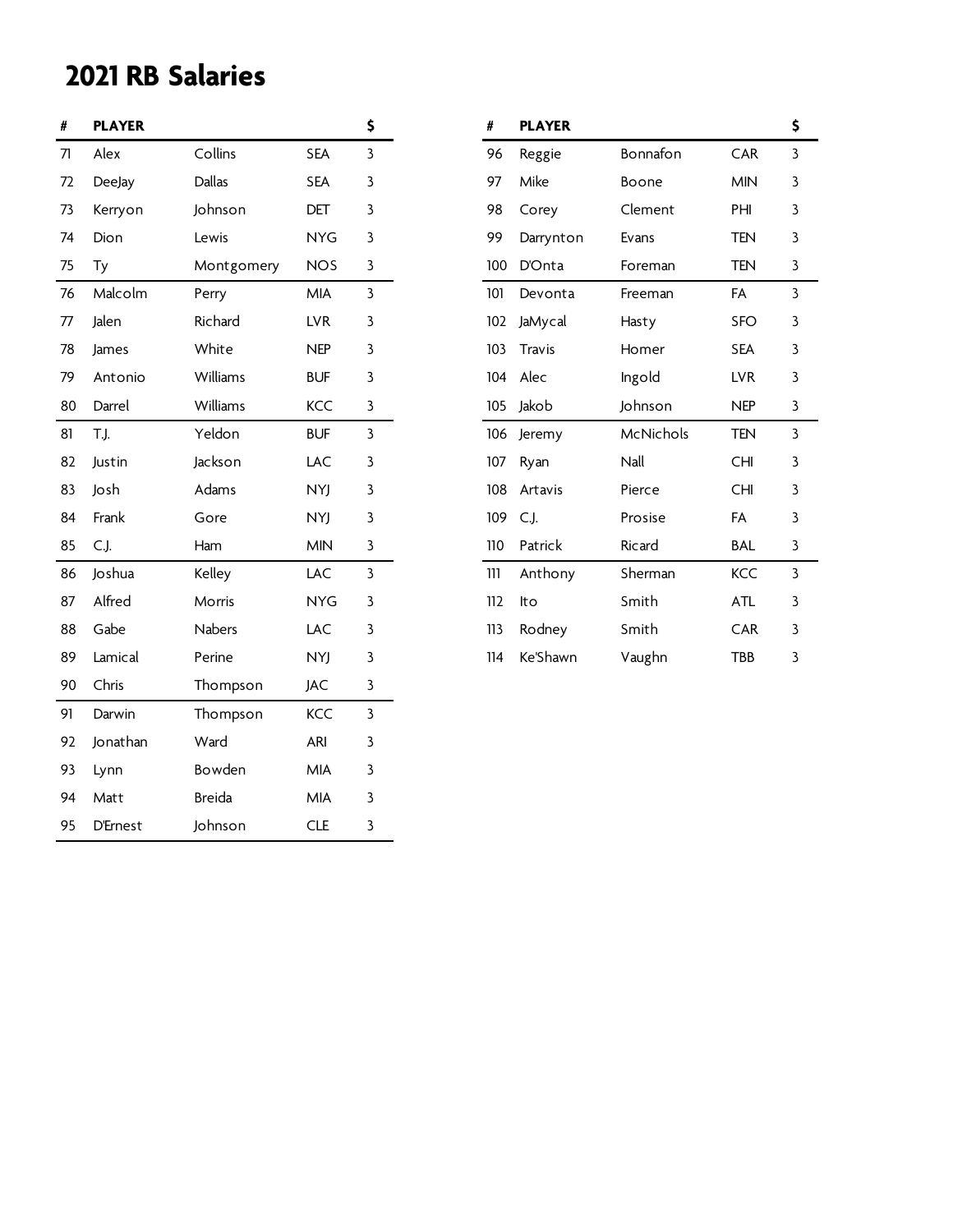## **2021 R Salaries**

| #            | <b>PLAYER</b>  |                  | <b>TM</b>  | <b>POS</b> | \$ |    | #  | <b>PLAYER</b> |                | TM         | <b>POS</b> | \$ |
|--------------|----------------|------------------|------------|------------|----|----|----|---------------|----------------|------------|------------|----|
| $\mathbf{1}$ | Tyreek         | Hill             | KCC        | WR         | 19 |    | 36 | CeeDee        | Lamb           | DAL        | WR         | 8  |
| 2            | Davante        | Adams            | <b>GBP</b> | WR         | 16 |    | 37 | Robert        | Tonyan         | GBP        | TE         | 8  |
| 3            | Justin         | Jefferson        | <b>MIN</b> | WR         | 15 |    | 38 | Mike          | Williams       | LAC        | WR         | 8  |
| 4            | A.J.           | <b>Brown</b>     | <b>TEN</b> | WR         | 14 |    | 39 | Brandon       | Aiyuk          | <b>SFO</b> | WR         | 7  |
| 5            | DK             | Metcalf          | <b>SEA</b> | WR         | 14 | 16 | 40 | Tyler         | Boyd           | <b>CIN</b> | WR         | 7  |
| 6            | Stefon         | <b>Diggs</b>     | <b>BUF</b> | WR         | 14 |    | 41 | Antonio       | Brown          | TBB        | WR         | 7  |
| 7            | Will           | Fuller           | HOU        | WR         | 13 |    | 42 | D.J.          | Chark          | <b>JAC</b> | WR         | 7  |
| 8            | DeAndre        | Hopkins          | ARI        | WR         | 13 |    | 43 | Michael       | Gallup         | DAL        | WR         | 7  |
| 9            | <b>Travis</b>  | Kelce            | <b>KCC</b> | TE         | 13 |    | 44 | Chris         | Godwin         | TBB        | WR         | 7  |
| 10           | Calvin         | Ridley           | ATL        | WR         | 13 |    | 45 | Jalen         | Guyton         | LAC        | WR         | 7  |
| 11           | Nelson         | Agholor          | <b>LVR</b> | <b>WR</b>  | 12 |    | 46 | Tee           | <b>Higgins</b> | <b>CIN</b> | WR         | 7  |
| 12           | Darren         | Waller           | <b>LVR</b> | TE         | 12 |    | 47 | Cooper        | Kupp           | LAR        | WR         | 7  |
| 13           | <b>Brandin</b> | Cooks            | HOU        | WR         | 11 |    | 48 | JuJu          | Smith-Schuster | PIT        | WR         | 7  |
| 14           | Mike           | Evans            | TBB        | WR         | 11 |    | 49 | Mark          | Andrews        | <b>BAL</b> | TE         | 6  |
| 15           | Chase          | Claypool         | PIT        | WR         | 10 |    | 50 | Odell         | Beckham        | <b>CLE</b> | <b>WR</b>  | 6  |
| 16           | Amari          | Cooper           | DAL        | WR         | 10 |    | 51 | Jared         | Cook           | <b>NOS</b> | TE         | 6  |
| 17           | Corey          | Davis            | <b>TEN</b> | WR         | 10 |    | 52 | Travis        | Fulgham        | PHI        | WR         | 6  |
| 18           | Marvin         | Jones            | <b>DET</b> | WR         | 10 |    | 53 | Russell       | Gage           | <b>ATL</b> | WR         | 6  |
| 19           | Terry          | McLaurin         | WAS        | WR         | 10 |    | 54 | Mike          | Gesicki        | <b>MIA</b> | TE         | 6  |
| 20           | D.J.           | Moore            | CAR        | WR         | 10 |    | 55 | Rob           | Gronkowski     | TBB        | TE         | 6  |
| 21           | Marquez        | Valdes-Scantling | <b>GBP</b> | WR         | 10 |    | 56 | Mecole        | Hardman        | KCC        | WR         | 6  |
| 22           | Keenan         | Allen            | LAC        | WR         | 9  |    | 57 | Rashard       | Higgins        | <b>CLE</b> | WR         | 6  |
| 23           | Robby          | Anderson         | CAR        | WR         | 9  |    | 58 | T.Y.          | Hilton         | <b>IND</b> | WR         | 6  |
| 24           | Marquise       | Brown            | <b>BAL</b> | WR         | 9  |    | 59 | George        | Kittle         | <b>SFO</b> | TE         | 6  |
| 25           | Jamison        | Crowder          | <b>NYJ</b> | WR         | 9  |    | 60 | Jakobi        | Meyers         | <b>NEP</b> | WR         | 6  |
| 26           | Tyler          | Lockett          | SEA        | WR         | 9  |    | 61 | Scott         | Miller         | TBB        | WR         | 6  |
| 27           | Allen          | Robinson         | <b>CHI</b> | WR         | 9  |    | 62 | David         | Moore          | <b>SEA</b> | WR         | 6  |
| 28           | Adam           | Thielen          | <b>MIN</b> | WR         | 9  |    | 63 | DeVante       | Parker         | MIA        | WR         | 6  |
| 29           | Robert         | Woods            | LAR        | WR         | 9  |    | 64 | Tim           | Patrick        | <b>DEN</b> | WR         | 6  |
| 30           | Cole           | Beasley          | <b>BUF</b> | WR         | 8  |    | 65 | Breshad       | Perriman       | <b>NYJ</b> | WR         | 6  |
| 31           | Gabriel        | Davis            | <b>BUF</b> | WR         | 8  |    | 66 | Henry         | <b>Ruggs</b>   | <b>LVR</b> | WR         | 6  |
| 32           | Jerry          | Jeudy            | <b>DEN</b> | <b>WR</b>  | 8  |    | 67 | Curtis        | Samuel         | CAR        | WR         | 6  |
| 33           | Diontae        | Johnson          | PIT        | WR         | 8  |    | 68 | Emmanuel      | Sanders        | <b>NOS</b> | WR         | 6  |
| 34           | Julio          | Jones            | <b>ATL</b> | WR         | 8  |    | 69 | Darius        | Slayton        | <b>NYG</b> | WR         | 6  |
| 35           | Christian      | Kirk             | ARI        | WR         | 8  |    | 70 | James         | Washington     | PIT        | WR         | 6  |

| #  | <b>PLAYER</b>  |                | <b>TM</b>  | <b>POS</b> | \$ |
|----|----------------|----------------|------------|------------|----|
| 36 | CeeDee         | Lamb           | DAL        | <b>WR</b>  | 8  |
| 37 | Robert         | Tonyan         | GBP        | TE         | 8  |
| 38 | Mike           | Williams       | LAC        | WR         | 8  |
| 39 | <b>Brandon</b> | Aiyuk          | SFO        | WR         | 7  |
| 40 | Tyler          | Boyd           | <b>CIN</b> | WR         | 7  |
| 41 | Antonio        | <b>Brown</b>   | TBB        | WR         | 7  |
| 42 | D.J.           | Chark          | <b>JAC</b> | WR         | 7  |
| 43 | Michael        | Gallup         | DAL        | WR         | 7  |
| 44 | Chris          | Godwin         | TBB        | WR         | 7  |
| 45 | Jalen          | Guyton         | LAC        | WR         | 7  |
| 46 | Tee            | Higgins        | <b>CIN</b> | WR         | 7  |
| 47 | Cooper         | Kupp           | LAR        | WR         | 7  |
| 48 | JuJu           | Smith-Schuster | PIT        | <b>WR</b>  | 7  |
| 49 | Mark           | Andrews        | <b>BAL</b> | TE         | 6  |
| 50 | Odell          | Beckham        | <b>CLE</b> | <b>WR</b>  | 6  |
| 51 | Jared          | Cook           | <b>NOS</b> | TE         | 6  |
| 52 | Travis         | Fulgham        | PHI        | WR         | 6  |
| 53 | Russell        | Gage           | <b>ATL</b> | <b>WR</b>  | 6  |
| 54 | Mike           | Gesicki        | MIA        | TE         | 6  |
| 55 | Rob            | Gronkowski     | TBB        | TE         | 6  |
| 56 | Mecole         | Hardman        | KCC        | WR         | 6  |
| 57 | Rashard        | Higgins        | <b>CLE</b> | WR         | 6  |
| 58 | T.Y.           | Hilton         | <b>IND</b> | WR         | 6  |
| 59 | George         | Kittle         | SFO        | TE         | 6  |
| 60 | Jakobi         | Meyers         | <b>NEP</b> | WR         | 6  |
| 61 | Scott          | Miller         | TBB        | WR         | 6  |
| 62 | David          | Moore          | SEA        | WR         | 6  |
| 63 | DeVante        | Parker         | MIA        | <b>WR</b>  | 6  |
| 64 | Tim            | Patrick        | <b>DEN</b> | WR         | 6  |
| 65 | Breshad        | Perriman       | <b>NYJ</b> | <b>WR</b>  | 6  |
| 66 | Henry          | <b>Ruggs</b>   | <b>LVR</b> | WR         | 6  |
| 67 | Curtis         | Samuel         | CAR        | <b>WR</b>  | 6  |
| 68 | Emmanuel       | Sanders        | <b>NOS</b> | WR         | 6  |
| 69 | Darius         | Slayton        | <b>NYG</b> | WR         | 6  |
| 70 | James          | Washington     | PIT        | WR         | 6  |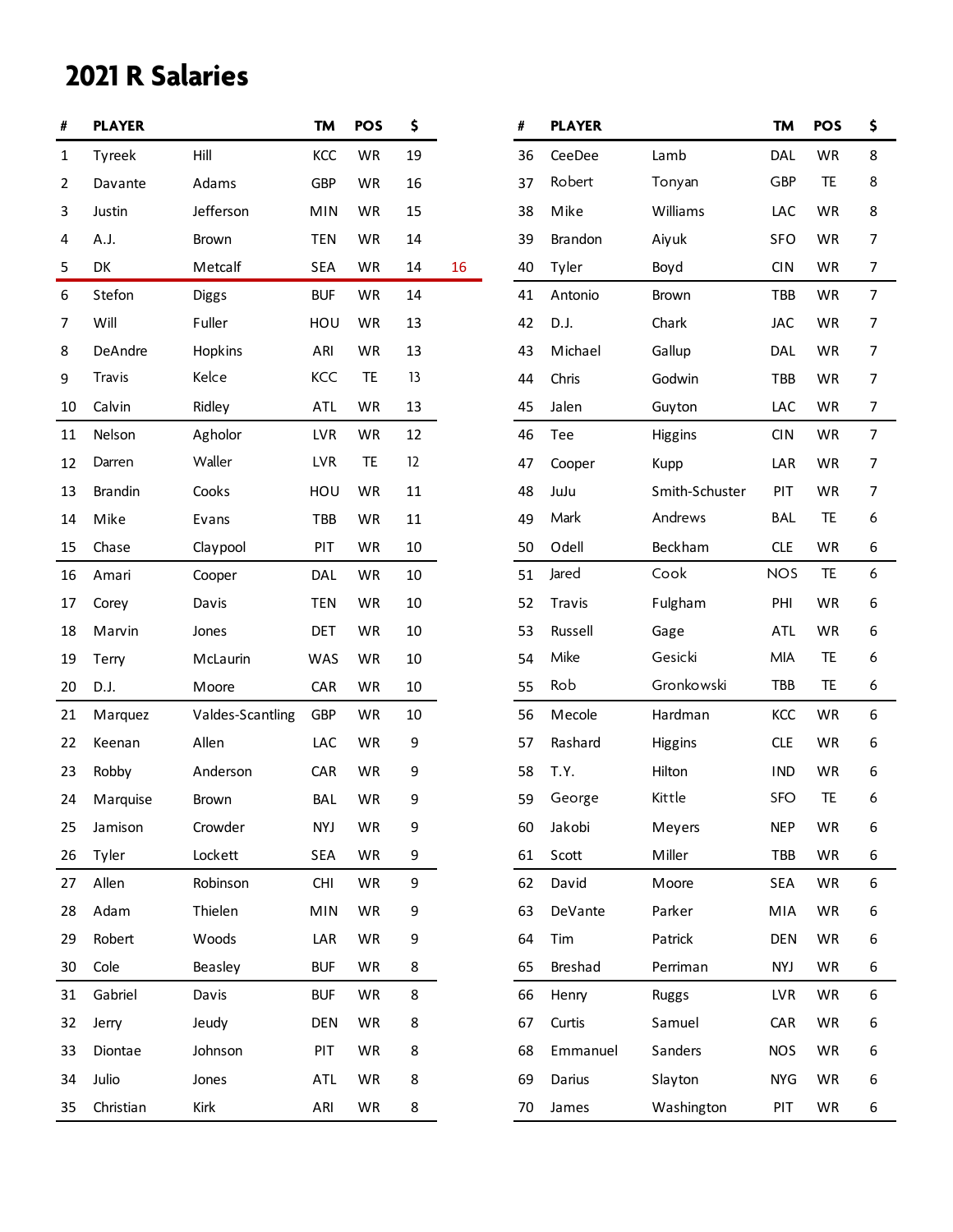# **2021 R Salaries**

| #      | <b>PLAYER</b>  |                | <b>TM</b>  | <b>POS</b> | \$ | #        | <b>PLAYER</b> |           | TM         | <b>POS</b> | \$ |
|--------|----------------|----------------|------------|------------|----|----------|---------------|-----------|------------|------------|----|
| 71     | Cedrick        | Wilson         | DAL        | WR         | 6  |          | 106 Quintez   | Cephus    | DET        | WR         | 4  |
| 72     | <b>Braxton</b> | <b>Berrios</b> | <b>NYJ</b> | WR         | 5  |          | 107 Randall   | Cobb      | HOU        | WR         | 4  |
| 73     | Kendrick       | <b>Bourne</b>  | <b>SFO</b> | WR         | 5  |          | 108 Chris     | Conley    | <b>JAC</b> | WR         | 4  |
| 74     | Miles          | Boykin         | <b>BAL</b> | WR         | 5  |          | 109 Julian    | Edelman   | <b>NEP</b> | WR         | 4  |
| 75     | John           | Brown          | <b>BUF</b> | WR         | 5  |          | 110 Evan      | Engram    | <b>NYG</b> | <b>TE</b>  | 4  |
| 76     | Damiere        | Byrd           | <b>NEP</b> | WR         | 5  |          | 111 Noah      | Fant      | <b>DEN</b> | TE         | 4  |
| 77     | Keelan         | Cole           | <b>JAC</b> | WR         | 5  | 112 A.J. |               | Green     | <b>CIN</b> | WR         | 4  |
| 78     | Keke           | Coutee         | HOU        | WR         | 5  |          | 113 DaeSean   | Hamilton  | <b>DEN</b> | WR         | 4  |
| 79     | Eric           | Ebron          | PIT        | TE         | 5  |          | 114 Chad      | Hansen    | HOU        | WR         | 4  |
| 80     | Darren         | Fells          | HOU        | TE         | 5  |          | 115 Hunter    | Henry     | LAC        | <b>TE</b>  | 4  |
| 81     | Dallas         | Goedert        | PHI        | TE         | 5  |          | 116 Chris     | Herndon   | NYJ        | TE         | 4  |
| 82     | Kenny          | Golladay       | <b>DET</b> | WR         | 5  |          | 117 Tyler     | Higbee    | LAR        | TE         | 4  |
| 83     | Jimmy          | Graham         | <b>CHI</b> | TE         | 5  |          | 118 Jacob     | Hollister | <b>SEA</b> | TE         | 4  |
| 84     | Marvin         | Hall           | <b>CLE</b> | WR         | 5  |          | 119 Adam      | Humphries | <b>TEN</b> | WR         | 4  |
| 85     | KJ             | Hamler         | <b>DEN</b> | WR         | 5  |          | 120 Collin    | Johnson   | JAC        | WR         | 4  |
| 86     | T.J.           | Hockenson      | DET        | TE         | 5  |          | 121 Allen     | Lazard    | <b>GBP</b> | WR         | 4  |
| 87     | Hayden         | Hurst          | <b>ATL</b> | TE         | 5  |          | 122 Anthony   | Miller    | <b>CHI</b> | WR         | 4  |
| 88     | DeSean         | Jackson        | PHI        | WR         | 5  |          | 123 Darnell   | Mooney    | <b>CHI</b> | WR         | 4  |
| 89     | Richie         | James          | <b>SFO</b> | WR         | 5  |          | 124 Foster    | Moreau    | <b>LVR</b> | TE         | 4  |
| 90     | Tyron          | Johnson        | LAC        | WR         | 5  |          | 125 Donald    | Parham    | LAC        | TE         | 4  |
| 91     | Jarvis         | Landry         | <b>CLE</b> | WR         | 5  |          | 126 Michael   | Pittman   | <b>IND</b> | WR         | 4  |
| 92     | Isaiah         | McKenzie       | <b>BUF</b> | WR         | 5  |          | 127 Jordan    | Reed      | SFO        | TE         | 4  |
| 93     | Zach           | Pascal         | <b>IND</b> | WR         | 5  |          | 128 Josh      | Reynolds  | LAR        | WR         | 4  |
| 94     | Donovan        | Peoples-Jones  | <b>CLE</b> | WR         | 5  |          | 129 Demarcus  | Robinson  | KCC        | <b>WR</b>  | 4  |
| 95     | Laviska        | Shenault       | <b>JAC</b> | WR         | 5  |          | 130 Richard   | Rodgers   | PHI        | TE         | 4  |
| 96     | Sterling       | Shepard        | <b>NYG</b> | WR         | 5  |          | 131 Deebo     | Samuel    | SFO        | WR         | 4  |
| 97     | Jonnu          | Smith          | <b>TEN</b> | TE         | 5  |          | 132 Dalton    | Schultz   | DAL        | TE         | 4  |
| 98     | Logan          | Thomas         | WAS        | TE         | 5  |          | 133 Cam       | Sims      | <b>WAS</b> | WR         | 4  |
| 99     | Greg           | Ward           | PHI        | WR         | 5  |          | 134 Tre'Quan  | Smith     | <b>NOS</b> | WR         | 4  |
|        | 100 Preston    | Williams       | MIA        | WR         | 5  | 135 Irv  |               | Smith Jr. | <b>MIN</b> | <b>TE</b>  | 4  |
|        | 101 Olamide    | Zaccheaus      | <b>ATL</b> | WR         | 5  |          | 136 Willie    | Snead     | <b>BAL</b> | WR         | 4  |
| 102 Mo |                | Alie-Cox       | <b>IND</b> | TE         | 4  |          | 137 Freddie   | Swain     | <b>SEA</b> | WR         | 4  |
|        | 103 Dan        | Arnold         | ARI        | TE         | 4  |          | 138 Golden    | Tate      | <b>NYG</b> | WR         | 4  |
|        | 104 Chad       | Beebe          | <b>MIN</b> | WR         | 4  |          | 139 Michael   | Thomas    | <b>NOS</b> | WR         | 4  |
|        | 105 Trey       | Burton         | <b>IND</b> | TE         | 4  |          | 140 Jordan    | Akins     | HOU        | <b>TE</b>  | 3  |

| #       | <b>PLAYER</b> |           | TM         | <b>POS</b> | \$ |
|---------|---------------|-----------|------------|------------|----|
|         | 106 Quintez   | Cephus    | DET        | <b>WR</b>  | 4  |
| 107     | Randall       | Cobb      | HOU        | <b>WR</b>  | 4  |
|         | 108 Chris     | Conley    | <b>JAC</b> | <b>WR</b>  | 4  |
|         | 109 Julian    | Edelman   | <b>NEP</b> | <b>WR</b>  | 4  |
|         | 110 Evan      | Engram    | NYG        | <b>TE</b>  | 4  |
|         | 111 Noah      | Fant      | <b>DEN</b> | <b>TE</b>  | 4  |
|         | 112 A.J.      | Green     | <b>CIN</b> | <b>WR</b>  | 4  |
|         | 113 DaeSean   | Hamilton  | <b>DEN</b> | <b>WR</b>  | 4  |
|         | 114 Chad      | Hansen    | HOU        | <b>WR</b>  | 4  |
|         | 115 Hunter    | Henry     | LAC        | <b>TE</b>  | 4  |
|         | 116 Chris     | Herndon   | <b>NYJ</b> | <b>TE</b>  | 4  |
|         | 117 Tyler     | Higbee    | LAR        | <b>TE</b>  | 4  |
|         | 118 Jacob     | Hollister | <b>SEA</b> | <b>TE</b>  | 4  |
|         | 119 Adam      | Humphries | <b>TEN</b> | <b>WR</b>  | 4  |
|         | 120 Collin    | Johnson   | <b>JAC</b> | WR         | 4  |
|         | 121 Allen     | Lazard    | <b>GBP</b> | <b>WR</b>  | 4  |
|         | 122 Anthony   | Miller    | CHI.       | <b>WR</b>  | 4  |
| 123     | Darnell       | Mooney    | CHI.       | <b>WR</b>  | 4  |
|         | 124 Foster    | Moreau    | <b>LVR</b> | <b>TE</b>  | 4  |
|         | 125 Donald    | Parham    | LAC        | <b>TE</b>  | 4  |
|         | 126 Michael   | Pittman   | <b>IND</b> | <b>WR</b>  | 4  |
|         | 127 Jordan    | Reed      | SFO.       | <b>TE</b>  | 4  |
|         | 128 Josh      | Reynolds  | LAR        | WR.        | 4  |
|         | 129 Demarcus  | Robinson  | KCC        | <b>WR</b>  | 4  |
|         | 130 Richard   | Rodgers   | PHI        | TE         | 4  |
|         | 131 Deebo     | Samuel    | <b>SFO</b> | WR         | 4  |
|         | 132 Dalton    | Schultz   | <b>DAL</b> | <b>TE</b>  | 4  |
|         | 133 Cam       | Sims      | WAS        | <b>WR</b>  | 4  |
|         | 134 Tre'Quan  | Smith     | <b>NOS</b> | WR         | 4  |
| 135 Irv |               | Smith Jr. | <b>MIN</b> | <b>TE</b>  | 4  |
|         | 136 Willie    | Snead     | BAL        | WR         | 4  |
|         | 137 Freddie   | Swain     | SEA        | WR         | 4  |
|         | 138 Golden    | Tate      | <b>NYG</b> | WR         | 4  |
|         | 139 Michael   | Thomas    | <b>NOS</b> | WR         | 4  |
|         | 140 Jordan    | Akins     | HOU        | <b>TE</b>  | 3  |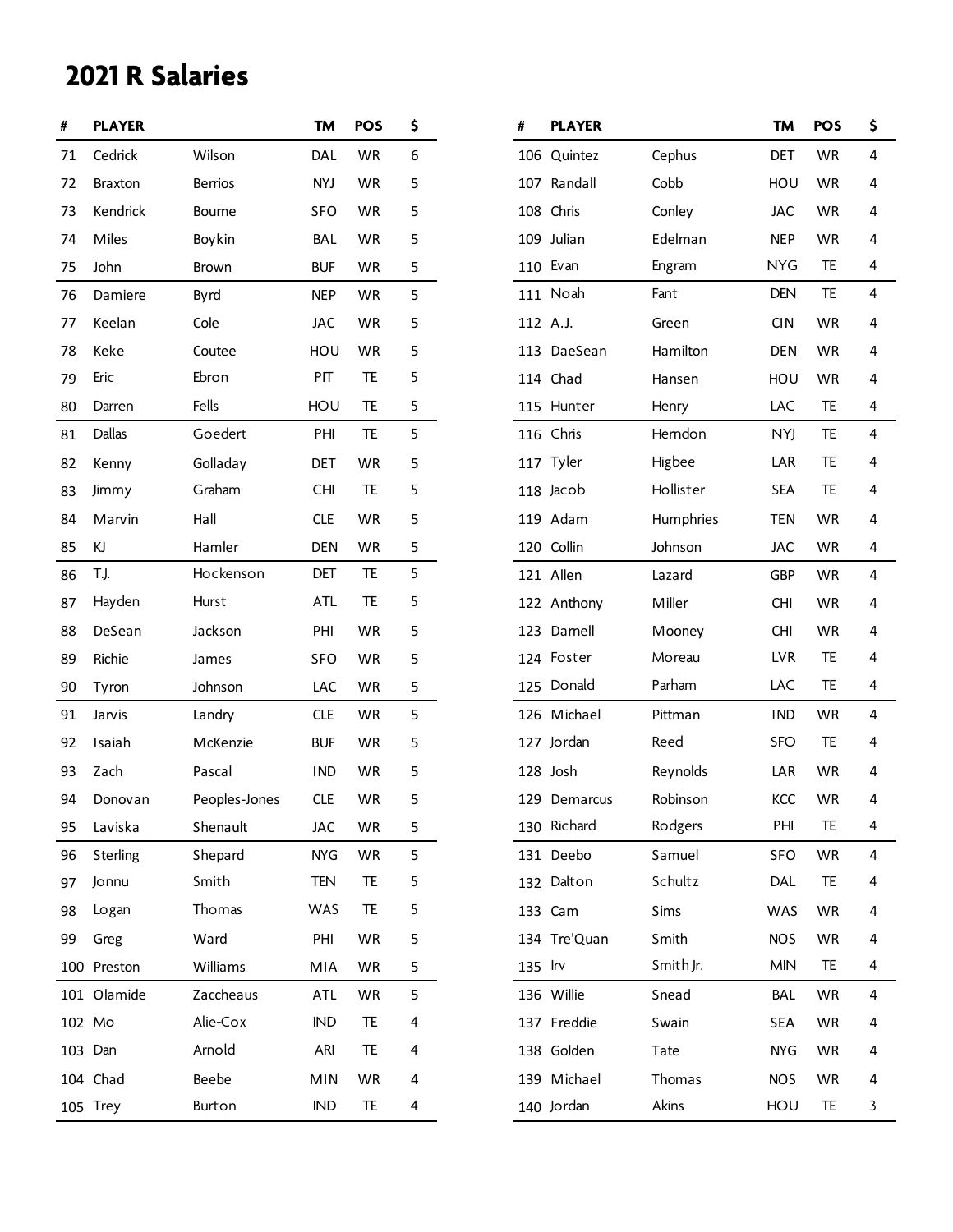# **2021 R Salaries**

| #      | <b>PLAYER</b> |                      | <b>TM</b>  | <b>POS</b> | \$ | #   | <b>PLAYER</b>   |             | <b>TM</b>  | <b>POS</b> | \$ |
|--------|---------------|----------------------|------------|------------|----|-----|-----------------|-------------|------------|------------|----|
|        | 141 Danny     | Amendola             | <b>DET</b> | WR         | 3  | 176 | Josh            | Hill        | <b>NOS</b> | TE         | 3  |
| 142 JJ |               | Arcega-Whiteside PHI |            | WR         | 3  | 177 | Chris           | Hogan       | FA         | WR         | 3  |
|        | 143 Devin     | Asiasi               | <b>NEP</b> | TE         | 3  | 178 | Mack            | Hollins     | MIA        | WR         | 3  |
|        | 144 Cameron   | Batson               | <b>TEN</b> | WR         | 3  | 179 | Austin          | Hooper      | <b>CLE</b> | TE         | 3  |
|        | 145 Nick      | Boyle                | <b>BAL</b> | TE         | 3  | 180 | O.J.            | Howard      | TBB        | TE         | 3  |
|        | 146 Cameron   | <b>Brate</b>         | TBB        | TE         | 3  | 181 | Lil'Jordan      | Humphrey    | <b>NOS</b> | WR         | 3  |
| 147    | Pharaoh       | <b>Brown</b>         | HOU        | TE         | 3  | 182 | Dontrelle       | Inman       | <b>WAS</b> | WR         | 3  |
|        | 148 Dez       | Bryant               | <b>BAL</b> | WR         | 3  | 183 | Andy            | Isabella    | ARI        | WR         | 3  |
| 149    | Harrison      | Bryant               | <b>CLE</b> | TE         | 3  | 184 | Jesse           | James       | DET        | TE         | 3  |
|        | 150 Marquez   | Callaway             | <b>NOS</b> | WR         | 3  | 185 | Van             | Jefferson   | LAR        | WR         | 3  |
|        | 151 Stephen   | Carlson              | <b>CLE</b> | TE         | 3  | 186 | Alshon          | Jeffery     | PHI        | WR         | 3  |
|        | 152 Austin    | Carr                 | FA         | WR         | 3  | 187 | Marcus          | Johnson     | FA         | WR         | 3  |
|        | 153 Tyler     | Conklin              | <b>MIN</b> | TE         | 3  | 188 | Tyler           | Johnson     | TBB        | WR         | 3  |
|        | 154 Jason     | Croom                | PHI        | TE         | 3  | 189 | Olabisi         | Johnson     | <b>MIN</b> | WR         | 3  |
| 155    | Dominique     | Dafney               | GBP        | TE         | 3  | 190 | Zay             | Jones       | <b>LVR</b> | WR         | 3  |
|        | 156 Darrell   | Daniels              | ARI        | TE         | 3  | 191 | Cole            | Kmet        | <b>CHI</b> | TE         | 3  |
| 157    | Will          | Dissly               | <b>SEA</b> | TE         | 3  | 192 | Dawson          | Knox        | <b>BUF</b> | TE         | 3  |
| 158    | Jack          | Doyle                | <b>IND</b> | TE         | 3  | 193 | Tyler           | Kroft       | <b>BUF</b> | TE         | 3  |
| 159    | Ross          | Dwelley              | <b>SFO</b> | TE         | 3  | 194 | Jake            | Kumerow     | <b>BUF</b> | WR         | 3  |
| 160    | Bryan         | Edwards              | <b>LVR</b> | WR         | 3  | 195 | Marcedes        | Lewis       | GBP        | TE         | 3  |
| 161    | Tyler         | Eifert               | JAC        | TE         | 3  | 196 | Denzel          | Mims        | <b>NYJ</b> | <b>WR</b>  | 3  |
| 162    | Ben           | Ellefson             | JAC        | TE         | 3  | 197 | David           | Njoku       | <b>CLE</b> | TE         | 3  |
| 163    | Alex          | Erickson             | <b>CIN</b> | WR         | 3  | 198 | Albert          | Okwuegbunam | <b>DEN</b> | TE         | 3  |
|        | 164 Zach      | Ertz                 | PHI        | TE         | 3  | 199 | Greg            | Olsen       |            | TE         | 3  |
|        | 165 Gerald    | Everett              | LAR        | TE         | 3  |     | 200 Gunner      | Olszewski   | <b>NEP</b> | WR         | 3  |
|        | 166 Anthony   | Firkser              | TEN        | TE         | 3  |     | 201 Cordarrelle | Patterson   | <b>CHI</b> | WR         | 3  |
| 167    | Larry         | Fitzgerald           | ARI        | WR         | 3  |     | 202 Dante       | Pettis      | <b>NYG</b> | WR         | 3  |
| 168    | Isaiah        | Ford                 | MIA        | WR         | 3  |     | 203 Brandon     | Powell      | <b>ATL</b> | WR         | 3  |
| 169    | Troy          | Fumagalli            | DEN        | TE         | 3  |     | 204 Byron       | Pringle     | KCC        | WR         | 3  |
| 170    | Reggie        | Gilliam              | <b>BUF</b> | TE         | 3  |     | 205 MyCole      | Pruitt      | <b>TEN</b> | TE.        | 3  |
| 171    | Jakeem        | Grant                | MIA        | WR         | 3  |     | 206 Kalif       | Raymond     | <b>TEN</b> | WR         | 3  |
| 172    | Virgil        | Green                | LAC        | TE         | 3  |     | 207 Jalen       | Reagor      | PHI        | WR         | 3  |
| 173    | Deonte        | Harris               | <b>NOS</b> | WR         | 3  |     | 208 Joe         | Reed        | LAC        | WR         | 3  |
| 174    | N'Keal        | Harry                | <b>NEP</b> | WR         | 3  | 210 | Hunter          | Renfrow     | LVR        | WR         | 3  |
| 175    | John          | Hightower            | PHI        | WR         | з  | 211 | Kyle            | Rudolph     | <b>MIN</b> | TE         | 3  |

| #   | <b>PLAYER</b> |             | <b>TM</b>  | <b>POS</b> | \$ |
|-----|---------------|-------------|------------|------------|----|
| 176 | Josh          | Hill        | <b>NOS</b> | TE.        | 3  |
| 177 | Chris         | Hogan       | FA         | <b>WR</b>  | 3  |
| 178 | Mack          | Hollins     | MIA        | <b>WR</b>  | 3  |
| 179 | Austin        | Hooper      | <b>CLE</b> | TE         | 3  |
| 180 | O.J.          | Howard      | TBB        | TE         | 3  |
| 181 | Lil'Jordan    | Humphrey    | <b>NOS</b> | <b>WR</b>  | 3  |
| 182 | Dontrelle     | Inman       | WAS        | WR         | 3  |
| 183 | Andy          | Isabella    | ARI        | <b>WR</b>  | 3  |
| 184 | Jesse         | James       | <b>DET</b> | TE         | 3  |
| 185 | Van           | Jefferson   | LAR        | WR         | 3  |
| 186 | Alshon        | Jeffery     | PHI        | <b>WR</b>  | 3  |
| 187 | Marcus        | Johnson     | FA         | WR         | 3  |
| 188 | Tyler         | Johnson     | TBB        | WR         | 3  |
| 189 | Olabisi       | Johnson     | MIN        | WR         | 3  |
| 190 | Zay           | Jones       | LVR        | <b>WR</b>  | 3  |
| 191 | Cole          | Kmet        | <b>CHI</b> | TE.        | 3  |
| 192 | Dawson        | Knox        | <b>BUF</b> | TE         | 3  |
| 193 | Tyler         | Kroft       | <b>BUF</b> | TE         | 3  |
| 194 | Jake          | Kumerow     | <b>BUF</b> | <b>WR</b>  | 3  |
| 195 | Marcedes      | Lewis       | GBP        | <b>TE</b>  | 3  |
| 196 | Denzel        | Mims        | <b>NYJ</b> | <b>WR</b>  | 3  |
| 197 | David         | Njoku       | <b>CLE</b> | TE         | 3  |
| 198 | Albert        | Okwuegbunam | DEN        | TE         | 3  |
| 199 | Greg          | Olsen       |            | TE         | 3  |
| 200 | Gunner        | Olszewski   | <b>NEP</b> | WR         | 3  |
| 201 | Cordarrelle   | Patterson   | <b>CHI</b> | <b>WR</b>  | 3  |
| 202 | Dante         | Pettis      | <b>NYG</b> | WR         | 3  |
| 203 | Brandon       | Powell      | <b>ATL</b> | <b>WR</b>  | 3  |
| 204 | Byron         | Pringle     | KCC        | <b>WR</b>  | 3  |
| 205 | MyCole        | Pruitt      | TEN        | TE         | 3  |
| 206 | Kalif         | Raymond     | <b>TEN</b> | <b>WR</b>  | 3  |
| 207 | Jalen         | Reagor      | PHI        | WR         | 3  |
| 208 | Joe           | Reed        | LAC        | WR         | 3  |
| 210 | Hunter        | Renfrow     | LVR        | <b>WR</b>  | 3  |
| 211 | Kyle          | Rudolph     | <b>MIN</b> | <b>TE</b>  | 3  |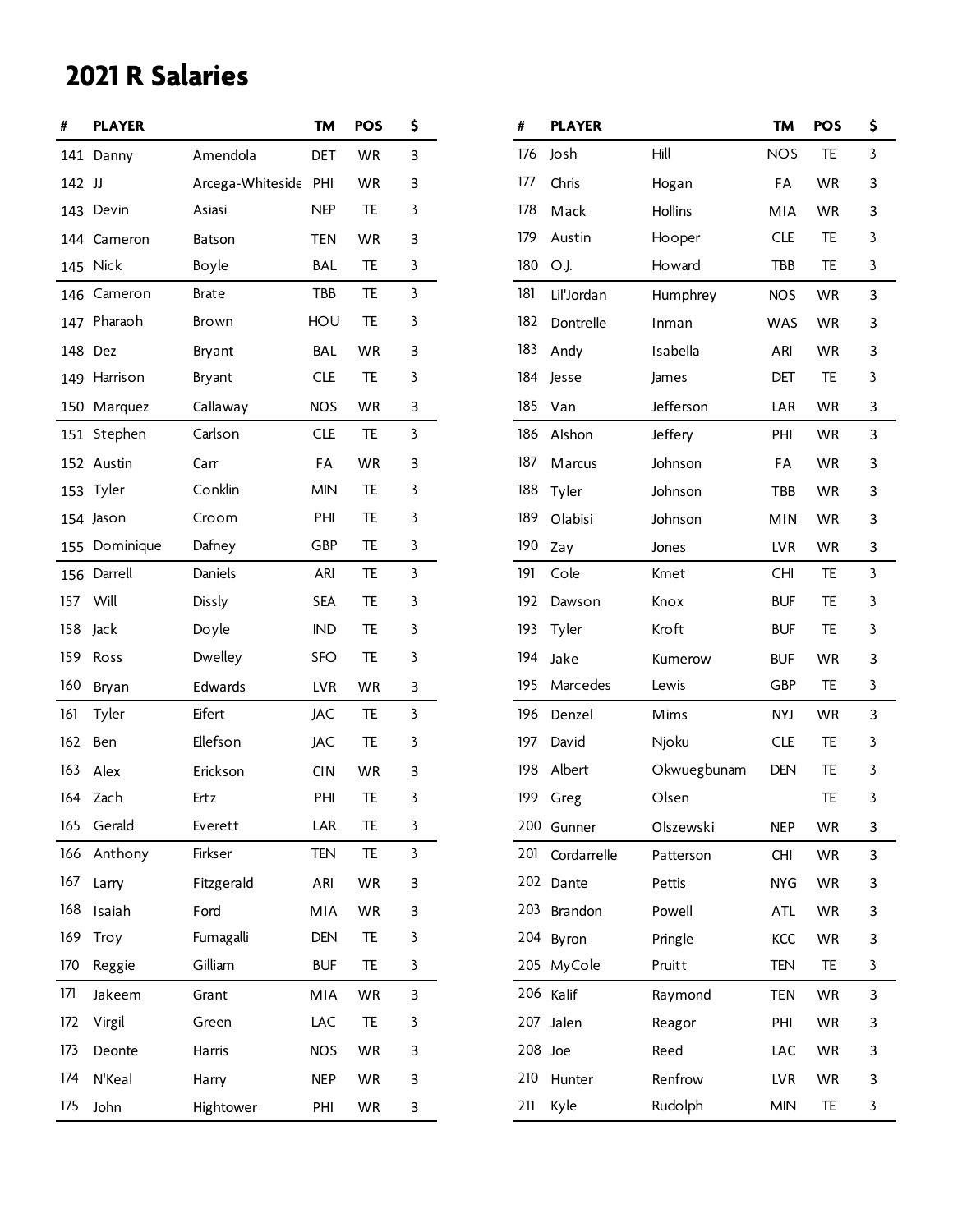## **2021 K Salaries**

| Player      |                | <b>Team</b> | \$              |    | #  | Player  |            | <b>Team</b> | \$ |
|-------------|----------------|-------------|-----------------|----|----|---------|------------|-------------|----|
| Jason       | Sanders        | MIA         | 17              |    | 26 | Cody    | Parkey     | <b>CLE</b>  | 8  |
| Younghoe    | Koo            | ATL         | 17              |    | 27 | Chris   | Boswell    | PIT         | 8  |
| Greg        | Zuerlein       | <b>DAL</b>  | 16              |    | 28 | Dan     | Bailey     | <b>MIN</b>  | 8  |
| Brandon     | <b>McManus</b> | <b>DEN</b>  | 16              |    | 29 | Jake    | Elliott    | PHI         | 6  |
| Tyler       | Bass           | <b>BUF</b>  | 16              | 16 | 30 | Matt    | Gay        | LAR         | 5  |
| Daniel      | Carlson        | <b>LVR</b>  | 14              |    | 31 | Sam     | Ficken     | <b>NYJ</b>  | 3  |
| Justin      | Tucker         | <b>BAL</b>  | 14              |    | 32 | Sam     | Sloman     | <b>TEN</b>  | 3  |
| Jason       | Myers          | <b>SEA</b>  | 14              |    | 33 | Aldrick | Rosas      | <b>JAC</b>  | 3  |
| Graham      | Gano           | <b>NYG</b>  | 14              |    | 34 | Sergio  | Castillo   |             | 3  |
| Harrison    | Butker         | KCC         | 13              |    | 35 | Josh    | Lambo      | <b>JAC</b>  | 3  |
| Rodrigo     | Blankenship    | IND         | 13              |    | 36 | Mike    | Nugent     | ARI         | 3  |
| Cairo       | Santos         | CHI         | 13              |    | 37 | Austin  | Seibert    | <b>CIN</b>  | 3  |
| Ka'imi      | Fairbairn      | HOU         | 12              |    | 38 | Chase   | McLaughlin | <b>NYJ</b>  | 3  |
| Ryan        | Succop         | <b>TBB</b>  | 12              |    | 39 | Matthew | Wright     | DET         | 3  |
| Matt        | Prater         | DET         | 12              |    | 40 | Tristan | Vizcaino   |             | 3  |
| Wil         | Lutz           | <b>NOS</b>  | 12              |    | 41 | Kai     | Forbath    |             | 3  |
| Dustin      | Hopkins        | WAS         | 12              |    | 42 | Jon     | Brown      |             | 3  |
| Stephen     | Gostkowski     | <b>TEN</b>  | $\overline{11}$ |    | 43 | Elliott | Fry        | <b>ATL</b>  | 3  |
| Joey        | Slye           | CAR         | $\overline{11}$ |    | 44 | Steven  | Hauschka   |             | 3  |
| Mason       | Crosby         | GBP         | 11              |    | 45 | Taylor  | Russolino  | <b>DEN</b>  | 3  |
| <b>Nick</b> | Folk           | <b>NEP</b>  | 11              |    | 46 | Brandon | Wright     | LAR         | 3  |
| Mike        | <b>Badgley</b> | LAC         | $10$            |    |    |         |            |             |    |
| Randy       | <b>Bullock</b> | CIN         | 9               |    |    |         |            |             |    |
| Robbie      | Gould          | <b>SFO</b>  | 9               |    |    |         |            |             |    |
| Zane        | Gonzalez       | ARI         | 8               |    |    |         |            |             |    |
|             |                |             |                 |    |    |         |            |             |    |

| #  | Player         |               | Team       | \$ |
|----|----------------|---------------|------------|----|
| 26 | Cody           | Parkey        | <b>CLE</b> | 8  |
| 27 | Chris          | Boswell       | PIT        | 8  |
| 28 | Dan            | <b>Bailey</b> | <b>MIN</b> | 8  |
| 29 | Jake           | Elliott       | PHI        | 6  |
| 30 | Matt           | Gay           | LAR        | 5  |
| 31 | Sam            | Ficken        | NYJ        | 3  |
| 32 | Sam            | Sloman        | <b>TEN</b> | 3  |
| 33 | Aldrick        | Rosas         | JAC        | 3  |
| 34 | Sergio         | Castillo      |            | 3  |
| 35 | Josh           | Lambo         | JAC        | 3  |
| 36 | Mike           | Nugent        | ARI        | 3  |
| 37 | Austin         | Seibert       | <b>CIN</b> | 3  |
| 38 | Chase          | McLaughlin    | <b>NYJ</b> | 3  |
| 39 | Matthew        | Wright        | DET        | 3  |
| 40 | Tristan        | Vizcaino      |            | 3  |
| 41 | Kai            | Forbath       |            | 3  |
| 42 | Jon            | <b>Brown</b>  |            | 3  |
| 43 | Elliott        | Fry           | ATL        | 3  |
| 44 | Steven         | Hauschka      |            | 3  |
| 45 | Taylor         | Russolino     | <b>DEN</b> | 3  |
| 46 | <b>Brandon</b> | Wright        | LAR        | 3  |

#### **2021 KR Salaries**

| #             | Player      |           |     |   |   |
|---------------|-------------|-----------|-----|---|---|
|               | Jamal       | Agnew     | DET | 4 |   |
| $\mathcal{L}$ | Devin       | Duvernay  | BAL | 4 |   |
| 3             | Jakeem      | Grant     | MIA | 4 |   |
| 4             | Mecole      | Hardman   | KCC | 4 |   |
| 5             | CeeDee      | Lamb      | DAL | 4 | 4 |
| 6             | Cordarrelle | Patterson | CHI | 4 |   |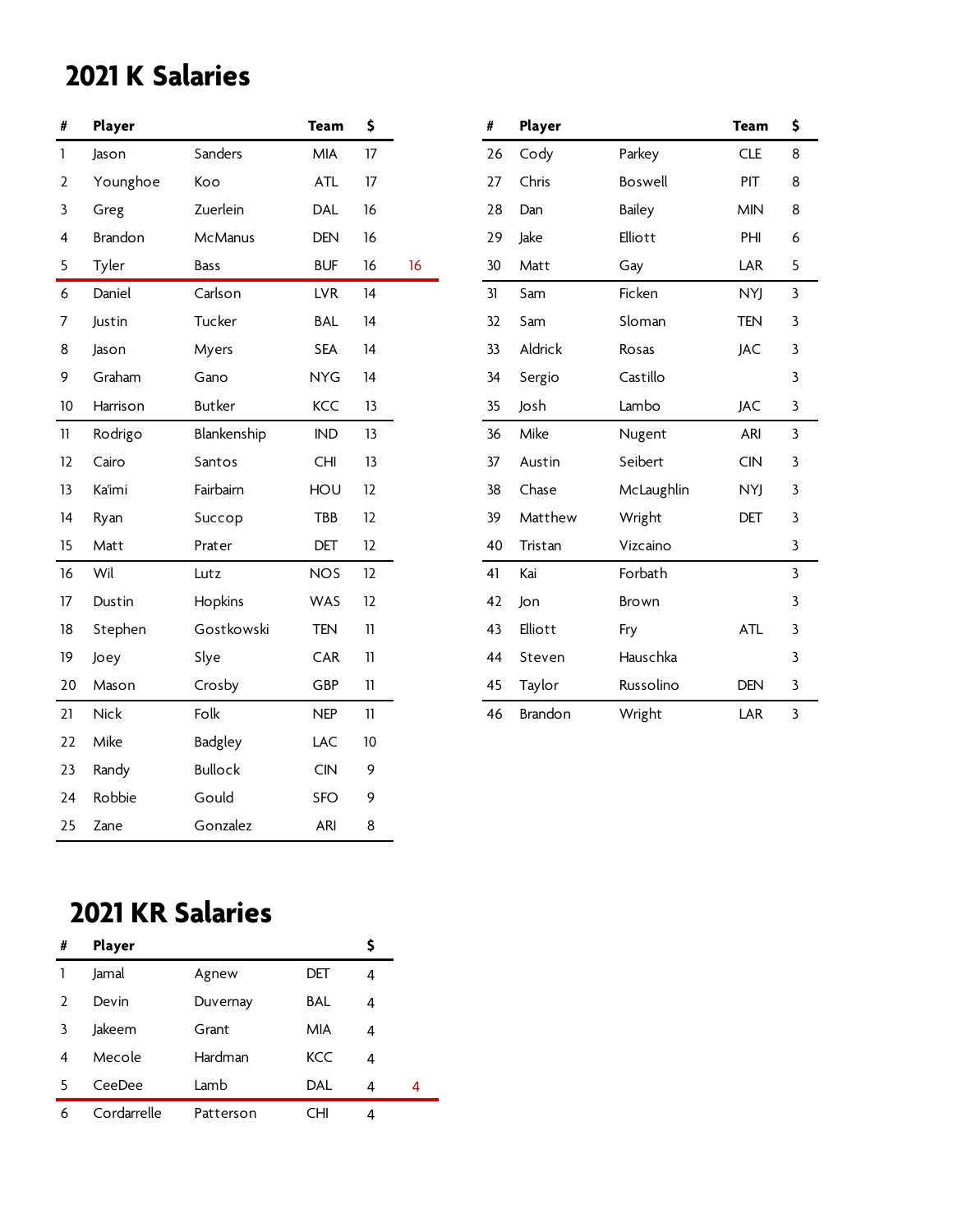| #            | Player        |                | <b>Team</b> | Pos | \$                      |   | #  | Player    |                 | <b>Team</b> | Pos | \$ |
|--------------|---------------|----------------|-------------|-----|-------------------------|---|----|-----------|-----------------|-------------|-----|----|
| $\mathbf{1}$ | Jason         | Pierre-Paul    | <b>TBB</b>  | DE  | $\overline{7}$          |   | 36 | Efe       | Obada           | CAR         | DE  | 4  |
| 2            | Montez        | Sweat          | WAS         | DE  | $\overline{7}$          |   | 37 | Christian | Wilkins         | MIA         | DT  | 4  |
| 3            | Jerry         | Hughes         | <b>BUF</b>  | DE  | 6                       |   | 38 | Frank     | Clark           | KCC         | DE  | 4  |
| 4            | J.J.          | Watt           | HOU         | DE  | 6                       |   | 39 | Morgan    | Fox             | LAR         | DE  | 4  |
| 5            | Chase         | Young          | WAS         | DE  | 6                       | 6 | 40 | Dre'Mont  | Jones           | <b>DEN</b>  | DE  | 4  |
| 6            | Aaron         | Donald         | LAR         | DT  | 6                       |   | 41 | Benson    | Mayowa          | <b>SEA</b>  | DE  | 4  |
| 7            | Myles         | Garrett        | <b>CLE</b>  | DE  | 5                       |   | 42 | Jarran    | Reed            | <b>SEA</b>  | DT  | 4  |
| 8            | <b>Trey</b>   | Hendrickson    | <b>NOS</b>  | DE  | 5                       |   | 43 | Josh      | Sweat           | PHI         | DE  | 4  |
| 9            | Aldon         | Smith          | DAL         | DE  | 5                       |   | 44 | DeShawn   | Williams        | <b>DEN</b>  | DT  | 4  |
| 10           | Leonard       | Williams       | <b>NYG</b>  | DE  | 5                       |   | 45 | Quinnen   | Williams        | NYJ         | DE  | 4  |
| 11           | Javon         | Kinlaw         | SFO         | DT  | 5                       |   | 46 | Fletcher  | Cox             | PHI         | DT  | 4  |
| 12           | Stephon       | Tuitt          | PIT         | DE  | 5                       |   | 47 | Ryan      | Kerrigan        | WAS         | DE  | 4  |
| 13           | Chase         | Winovich       | <b>NEP</b>  | DE  | 5                       |   | 48 | Carlos    | Dunlap          | <b>SEA</b>  | DE  | 4  |
| 14           | Romeo         | Okwara         | DET         | DE  | 5                       |   | 49 | Everson   | Griffen         | DET         | DE  | 4  |
| 15           | David         | Onyemata       | <b>NOS</b>  | DT  | 5                       |   | 50 | Marquis   | Haynes          | CAR         | DE  | 4  |
| 16           | Shaq          | Lawson         | MIA         | DE  | 5                       |   | 51 | Niko      | Lalos           | <b>NYG</b>  | DE  | 4  |
| 17           | DeForest      | <b>Buckner</b> | <b>IND</b>  | DT  | 5                       |   | 52 | Jeffery   | Simmons         | <b>TEN</b>  | DT  | 4  |
| 18           | Brandon       | Graham         | PHI         | DE  | 5                       |   | 53 | Ndamukong | Suh             | TBB         | DT  | 4  |
| 19           | Justin        | Houston        | <b>IND</b>  | DE  | 5                       |   | 54 | Derek     | Barnett         | PHI         | DE  | 4  |
| 20           | <b>Bilal</b>  | Nichols        | CHI         | DE  | 5                       |   | 55 | Javon     | Hargrave        | PHI         | DT  | 4  |
| 21           | Olivier       | Vernon         | <b>CLE</b>  | DE  | 5                       |   | 56 | Carl      | Lawson          | <b>CIN</b>  | DE  | 4  |
| 22           | Joey          | Bosa           | LAC         | DE  | 4                       |   | 57 | Dawuane   | Smoot           | <b>JAC</b>  | DE  | 4  |
| 23           | Cameron       | Heyward        | PIT         | DE  | 4                       |   | 58 | Mario     | Addison         | <b>BUF</b>  | DE  | 4  |
| 24           | Kerry         | Hyder          | <b>SFO</b>  | DE  | 4                       |   | 59 | Jeremiah  | Attaochu        | <b>DEN</b>  | DE  | 4  |
| 25           | <b>Da'Ron</b> | Payne          | WAS         | DT  | 4                       |   | 60 | Michael   | <b>Brockers</b> | LAR         | DE  | 4  |
| 26           | Deatrich      | Wise           | <b>NEP</b>  | DE  | $\overline{\mathbf{4}}$ |   | 61 | John      | Franklin-Myers  | <b>NYJ</b>  | DE  | 4  |
| 27           | Brian         | <b>Burns</b>   | CAR         | DE  | 4                       |   | 62 | Carl      | Granderson      | <b>NOS</b>  | DE  | 4  |
| 28           | Emmanuel      | Ogbah          | MIA         | DE  | 4                       |   | 63 | Melvin    | Ingram          | LAC         | DE  | 4  |
| 29           | Yannick       | Ngakoue        | <b>BAL</b>  | DE  | 4                       |   | 64 | Grady     | Jarrett         | <b>ATL</b>  | DT  | 4  |
| 30           | Maxx          | Crosby         | <b>LVR</b>  | DE  | 4                       |   | 65 | Tim       | Settle          | WAS         | DT  | 4  |
| 31           | Cameron       | Jordan         | <b>NOS</b>  | DE  | $\overline{4}$          |   | 66 | Jonathan  | Allen           | WAS         | DT  | 3  |
| 32           | Demarcus      | Lawrence       | DAL         | DE  | 4                       |   | 67 | Akiem     | Hicks           | <b>CHI</b>  | DE  | 3  |
| 33           | Denico        | Autry          | IND         | DT  | 4                       |   | 68 | Dexter    | Lawrence        | <b>NYG</b>  | DT  | 3  |
| 34           | Chris         | Jones          | KCC         | DT  | 4                       |   | 69 | Tyquan    | Lewis           | <b>IND</b>  | DT  | 3  |
| 35           | Carl          | Nassib         | <b>LVR</b>  | DE  | 4                       |   | 70 | Sheldon   | Richardson      | <b>CLE</b>  | DT  | 3  |

| #  | Player    |                 | <b>Team</b> | Pos       | \$ |
|----|-----------|-----------------|-------------|-----------|----|
| 36 | Efe       | Obada           | <b>CAR</b>  | <b>DE</b> | 4  |
| 37 | Christian | Wilkins         | <b>MIA</b>  | DT        | 4  |
| 38 | Frank     | Clark           | <b>KCC</b>  | <b>DE</b> | 4  |
| 39 | Morgan    | Fox             | <b>LAR</b>  | DE        | 4  |
| 40 | Dre'Mont  | Jones           | <b>DEN</b>  | <b>DE</b> | 4  |
| 41 | Benson    | Mayowa          | <b>SEA</b>  | <b>DE</b> | 4  |
| 42 | Jarran    | Reed            | <b>SEA</b>  | DT        | 4  |
| 43 | Josh      | Sweat           | PHI         | <b>DE</b> | 4  |
| 44 | DeShawn   | Williams        | <b>DEN</b>  | DT        | 4  |
| 45 | Quinnen   | Williams        | <b>NYJ</b>  | DE        | 4  |
| 46 | Fletcher  | Cox             | PHI         | DT        | 4  |
| 47 | Ryan      | Kerrigan        | WAS         | <b>DE</b> | 4  |
| 48 | Carlos    | Dunlap          | <b>SEA</b>  | <b>DE</b> | 4  |
| 49 | Everson   | Griffen         | <b>DET</b>  | DE        | 4  |
| 50 | Marquis   | Haynes          | <b>CAR</b>  | <b>DE</b> | 4  |
| 51 | Niko      | Lalos           | <b>NYG</b>  | <b>DE</b> | 4  |
| 52 | Jeffery   | Simmons         | <b>TEN</b>  | DT        | 4  |
| 53 | Ndamukong | Suh             | <b>TBB</b>  | DT        | 4  |
| 54 | Derek     | <b>Barnett</b>  | PHI         | <b>DE</b> | 4  |
| 55 | Javon     | Hargrave        | PHI         | DT        | 4  |
| 56 | Carl      | Lawson          | <b>CIN</b>  | <b>DE</b> | 4  |
| 57 | Dawuane   | Smoot           | JAC         | DE        | 4  |
| 58 | Mario     | Addison         | <b>BUF</b>  | DE        | 4  |
| 59 | Jeremiah  | Attaochu        | <b>DEN</b>  | DE        | 4  |
| 60 | Michael   | <b>Brockers</b> | LAR         | DE        | 4  |
| 61 | John      | Franklin-Myers  | <b>NYJ</b>  | DE        | 4  |
| 62 | Carl      | Granderson      | <b>NOS</b>  | DE        | 4  |
| 63 | Melvin    | Ingram          | LAC         | DE        | 4  |
| 64 | Grady     | Jarrett         | <b>ATL</b>  | DT        | 4  |
| 65 | Tim       | Settle          | WAS         | DT        | 4  |
| 66 | Jonathan  | Allen           | <b>WAS</b>  | DT        | 3  |
| 67 | Akiem     | Hicks           | <b>CHI</b>  | DE        | 3  |
| 68 | Dexter    | Lawrence        | <b>NYG</b>  | DT        | 3  |
| 69 | Tyquan    | Lewis           | IND         | DT        | 3  |
| 70 | Sheldon   | Richardson      | CLE         | DT        | 3  |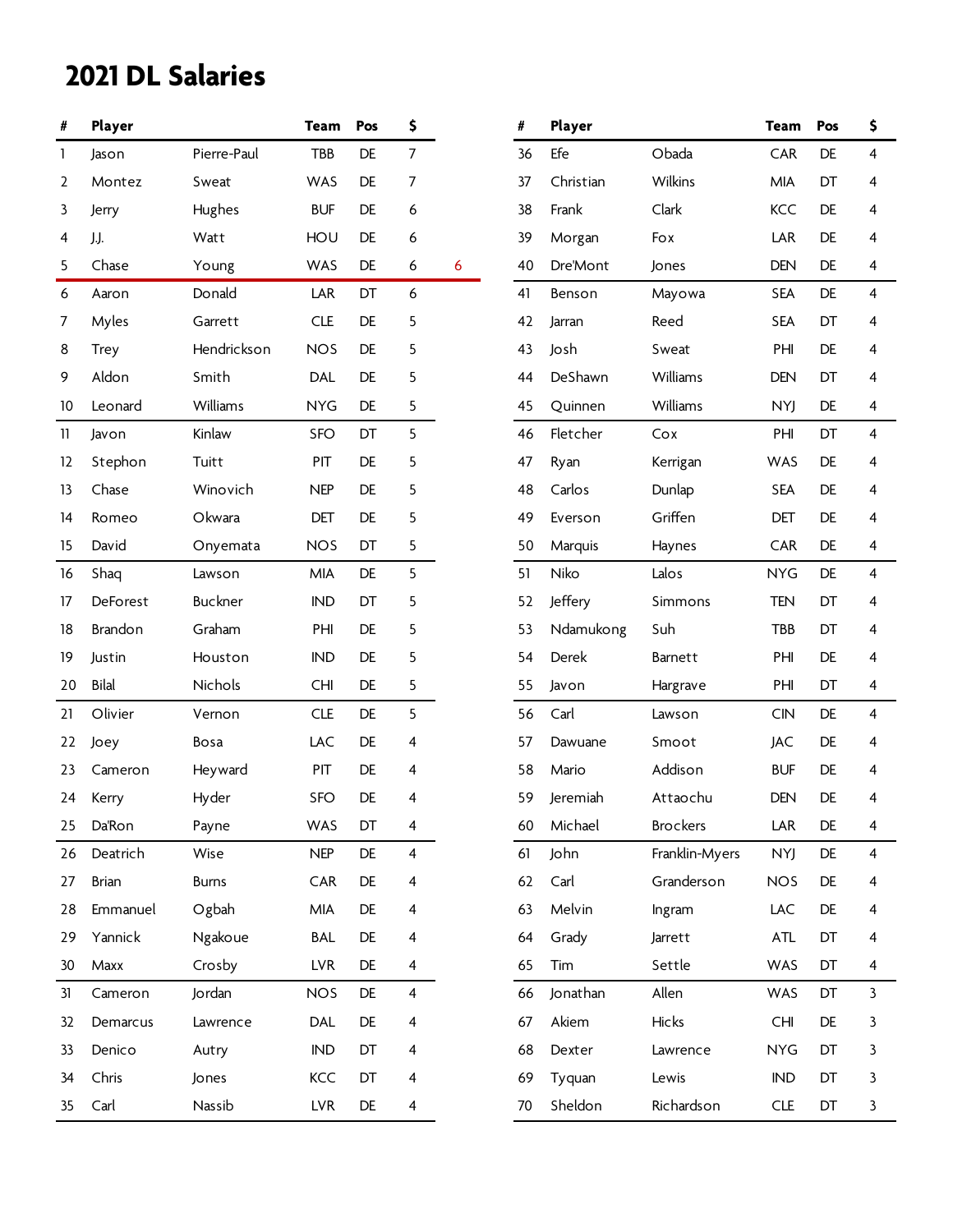| #      | Player      |                | <b>Team</b> | Pos | \$           | #   | Player        |              | <b>Team</b> | Pos | \$ |
|--------|-------------|----------------|-------------|-----|--------------|-----|---------------|--------------|-------------|-----|----|
| 71     | DeMarcus    | Walker         | <b>DEN</b>  | DE  | $\mathbf{3}$ | 106 | Carlos        | Watkins      | HOU         | DE  | 3  |
| 72     | Arik        | Armstead       | <b>SFO</b>  | DE  | 3            | 107 | Tershawn      | Wharton      | <b>KCC</b>  | DT  | 3  |
| 73     | Adam        | Butler         | <b>NEP</b>  | DT  | 3            | 108 | D.J.          | Wonnum       | <b>MIN</b>  | DE  | 3  |
| 74     | Calais      | Campbell       | <b>BAL</b>  | DE  | 3            | 109 | Sam           | Hubbard      | CIN         | DE  | 3  |
| 75     | Vinny       | Curry          | PHI         | DE  | 3            | 110 | Zach          | Allen        | ARI         | DE  | 3  |
| 76     | Mario       | Edwards        | CHI         | DE  | $\mathbf{3}$ | 111 | Jack          | Crawford     | <b>TEN</b>  | DE  | 3  |
| 77     | William     | Gholston       | TBB         | DE  | 3            | 112 | Josh          | Allen        | JAC         | DE  | 3  |
| 78     | Quinton     | Jefferson      | <b>BUF</b>  | DT  | 3            | 113 | Angelo        | Blackson     | <b>ARI</b>  | DE  | 3  |
| 79     | Dion        | Jordan         | SFO         | DE  | 3            | 114 | Kenny         | Clark        | GBP         | DT  | 3  |
| 80     | Kingsley    | Keke           | GBP         | DE  | 3            | 115 | Michael       | Danna        | KCC         | DE  | 3  |
| 81     | Charles     | Omenihu        | HOU         | DE  | $\mathbf{3}$ | 116 | Greg          | Gaines       | LAR         | DT  | 3  |
| 82     | Alton       | Robinson       | <b>SEA</b>  | DE  | 3            | 117 | Yetur         | Gross-Matos  | CAR         | DE  | 3  |
| 83     | Jerry       | Tillery        | LAC         | DT  | 3            | 118 | Shelby        | Harris       | <b>DEN</b>  | DE  | 3  |
| 84     | Adrian      | Clayborn       | <b>CLE</b>  | DE  | 3            | 119 | Hercules      | Mata'afa     | <b>MIN</b>  | DT  | 3  |
| 85     | Randy       | Gregory        | <b>DAL</b>  | DE  | 3            | 120 | Larry         | Ogunjobi     | <b>CLE</b>  | DT  | 3  |
| 86     | Lawrence    | Guy            | <b>NEP</b>  | DT  | $\mathbf{3}$ | 121 | Isaac         | Rochell      | LAC         | DE  | 3  |
| 87     | Malik       | Jackson        | PHI         | DT  | 3            | 122 | Nathan        | Shepherd     | NYJ         | DE  | 3  |
| 88     | Ifeadi      | Odenigbo       | <b>MIN</b>  | DE  | 3            | 123 | John          | Simon        | <b>NEP</b>  | DE  | 3  |
| 89     | Zach        | Sieler         | <b>MIA</b>  | DE  | 3            | 124 | <b>Brent</b>  | Urban        | <b>CHI</b>  | DE  | 3  |
| 90     | Dalvin      | Tomlinson      | <b>NYG</b>  | DT  | 3            | 125 | Tyson         | Alualu       | PIT         | DE  | 3  |
| 91     | Jordan      | Willis         | SFO         | DE  | $\mathbf{3}$ | 126 | Dorance       | Armstrong    | <b>DAL</b>  | DE  | 3  |
| 92     | LJ.         | Collier        | <b>SEA</b>  | DE  | 3            | 127 | Derrick       | <b>Brown</b> | CAR         | DT  | 3  |
| 93     | Foley       | Fatukasi       | NYJ         | DT  | 3            | 128 | Shilique      | Calhoun      | <b>NEP</b>  | DE  | 3  |
| 94     | <b>Trey</b> | <b>Flowers</b> | DET         | DE  | 3            |     | 129 Taco      | Charlton     | KCC         | DE  | 3  |
| 95     | Dante       | Fowler         | ATL         | DE  | 3            | 130 | John          | Cominsky     | ATL         | DE  | 3  |
| 96     | Rasheem     | Green          | <b>SEA</b>  | DE  | $\mathbf{3}$ | 131 | Tyrone        | Crawford     | <b>DAL</b>  | DT  | 3  |
| 97     | Charles     | Harris         | ATL         | DE  | 3            | 132 | Clelin        | Ferrell      | <b>LVR</b>  | DE  | 3  |
| 98     | D.J.        | Jones          | <b>SFO</b>  | DT  | 3            | 133 | Poona         | Ford         | <b>SEA</b>  | DT  | 3  |
| 99     | Dean        | Lowry          | GBP         | DE  | 3            | 134 | Kevin         | Givens       | <b>SFO</b>  | DT  | 3  |
|        | 100 Steven  | Means          | <b>ATL</b>  | DE  | 3            | 135 | Davon         | Hamilton     | JAC         | DT  | 3  |
| 101    | Alex        | Okafor         | KCC         | DE  | $\mathbf{3}$ | 136 | Johnathan     | Hankins      | <b>LVR</b>  | DT  | 3  |
| 102 Ed |             | Oliver         | <b>BUF</b>  | DT  | 3            | 137 | Bryce         | Huff         | <b>NYJ</b>  | DE  | 3  |
|        | 103 Jordan  | Phillips       | <b>ARI</b>  | DE  | 3            | 138 | Margus        | Hunt         | CIN         | DT  | 3  |
|        | 104 Jacob   | Tuioti-Mariner | ATL         | DT  | 3            | 139 | <b>DaQuan</b> | Jones        | <b>TEN</b>  | DT  | 3  |
|        | 105 Jihad   | Ward           | BAL         | DE  | 3            |     | 140 Zach      | Kerr         | CAR         | DT  | 3  |

| #   | Player          |             | Team       | Pos       | \$ |
|-----|-----------------|-------------|------------|-----------|----|
| 106 | Carlos          | Watkins     | HOU        | DE.       | 3  |
| 107 | Tershawn        | Wharton     | KCC        | DT        | 3  |
| 108 | D.J.            | Wonnum      | <b>MIN</b> | DE.       | 3  |
| 109 | Sam             | Hubbard     | <b>CIN</b> | DE        | 3  |
| 110 | Zach            | Allen       | ARI        | DE.       | 3  |
| 111 | Jack            | Crawford    | <b>TEN</b> | DE        | 3  |
| 112 | Josh            | Allen       | JAC        | DE.       | 3  |
| 113 | Angelo          | Blackson    | ARI        | <b>DE</b> | 3  |
| 114 | Kenny           | Clark       | GBP        | DT        | 3  |
| 115 | Michael         | Danna       | KCC        | DE        | 3  |
| 116 | Greg            | Gaines      | LAR        | DT        | 3  |
| 117 | Yetur           | Gross-Matos | <b>CAR</b> | <b>DE</b> | 3  |
| 118 | Shelby          | Harris      | <b>DEN</b> | DE.       | 3  |
| 119 | <b>Hercules</b> | Mata'afa    | <b>MIN</b> | DT        | 3  |
| 120 | Larry           | Ogunjobi    | <b>CLE</b> | DT        | 3  |
| 121 | <b>Isaac</b>    | Rochell     | LAC        | DE.       | 3  |
| 122 | Nathan          | Shepherd    | <b>NYJ</b> | DE.       | 3  |
| 123 | John            | Simon       | <b>NEP</b> | <b>DE</b> | 3  |
| 124 | <b>Brent</b>    | Urban       | <b>CHI</b> | DE.       | 3  |
| 125 | Tyson           | Alualu      | PIT        | <b>DE</b> | 3  |
| 126 | Dorance         | Armstrong   | <b>DAL</b> | DE        | 3  |
| 127 | Derrick         | Brown       | <b>CAR</b> | DT        | 3  |
| 128 | Shilique        | Calhoun     | <b>NEP</b> | DE.       | 3  |
| 129 | Taco            | Charlton    | KCC        | DE        | 3  |
| 130 | John            | Cominsky    | <b>ATL</b> | DE        | 3  |
| 131 | Tyrone          | Crawford    | DAL        | DT        | 3  |
| 132 | Clelin          | Ferrell     | <b>LVR</b> | DE        | 3  |
| 133 | Poona           | Ford        | <b>SEA</b> | DT        | 3  |
| 134 | Kevin           | Givens      | <b>SFO</b> | DT        | 3  |
| 135 | Davon           | Hamilton    | <b>JAC</b> | DT        | 3  |
| 136 | Johnathan       | Hankins     | <b>LVR</b> | DT        | 3  |
| 137 | Bryce           | Huff        | <b>NYJ</b> | DE        | 3  |
| 138 | Margus          | Hunt        | CIN        | DT        | 3  |
| 139 | DaQuan          | Jones       | TEN        | DT        | 3  |
| 140 | Zach            | Kerr        | CAR        | DT        | 3  |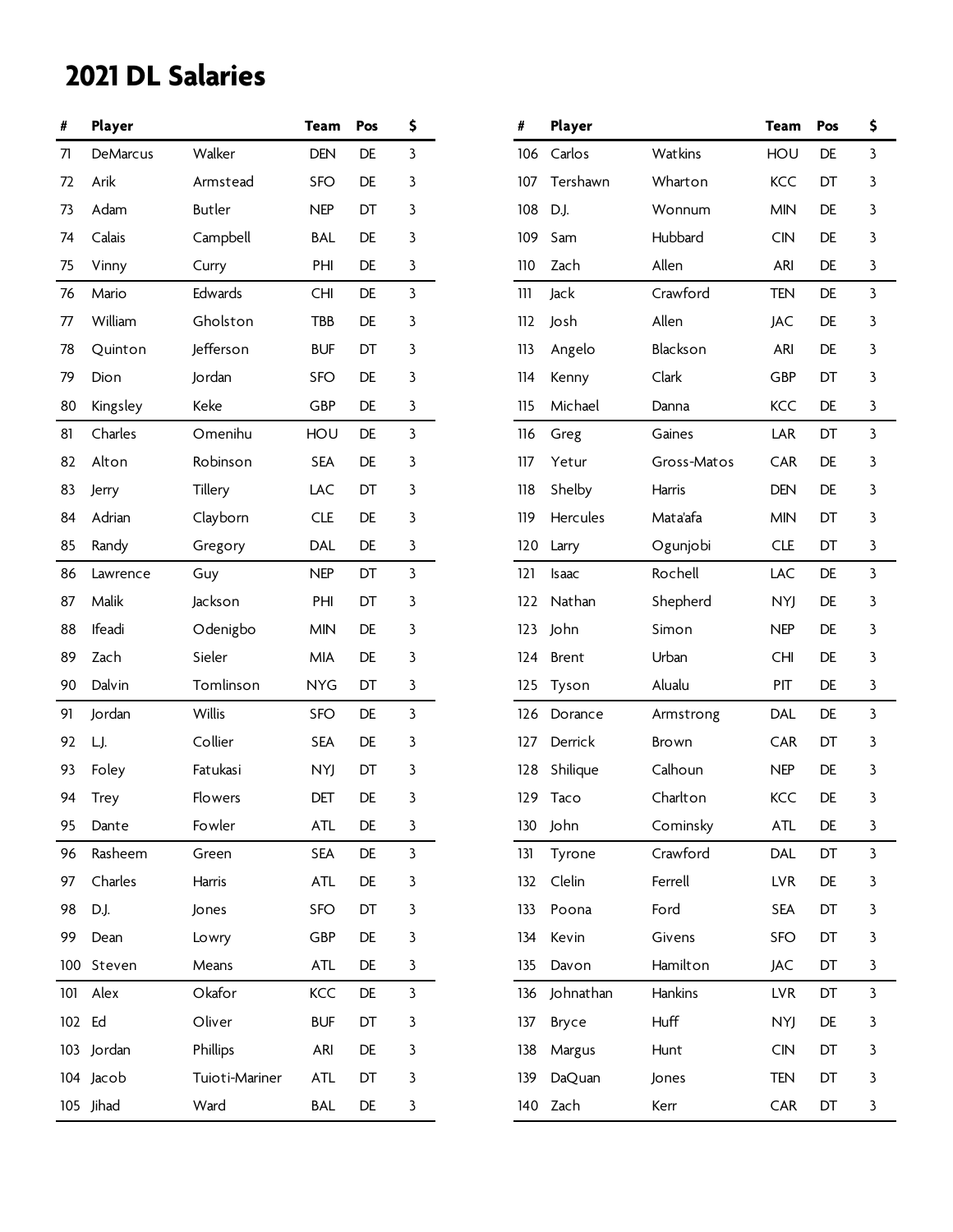| #   | Player         |               | <b>Team</b> | Pos | \$           | #   | Player          |            | <b>Team</b> | Pos | \$ |
|-----|----------------|---------------|-------------|-----|--------------|-----|-----------------|------------|-------------|-----|----|
| 141 | Al-Quadin      | Muhammad      | <b>IND</b>  | DE  | 3            | 176 | Darryl          | Johnson    | <b>BUF</b>  | DE  | 3  |
|     | 142 Trent      | Murphy        | <b>BUF</b>  | DE  | 3            | 177 | Justin          | Jones      | LAC         | DT  | 3  |
|     | 143 John       | Penisini      | DET         | DT  | 3            | 178 | Sebastian       | Joseph-Day | LAR         | DT  | 3  |
|     | 144 Corey      | Peters        | <b>ARI</b>  | DT  | 3            | 179 | Khalid          | Kareem     | <b>CIN</b>  | DE  | 3  |
|     | 145 Vita       | Vea           | TBB         | DT  | 3            | 180 | Tanoh           | Kpassagnon | <b>KCC</b>  | DE  | 3  |
|     | 146 Kendal     | Vickers       | <b>LVR</b>  | DT  | 3            | 181 | Jeremiah        | Ledbetter  | TBB         | DE  | 3  |
|     | 147 Xavier     | Williams      | <b>CIN</b>  | DT  | 3            | 182 | Corey           | Liuget     |             | DT  | 3  |
|     | 148 Derek      | Wolfe         | <b>BAL</b>  | DE  | 3            | 183 | James           | Lynch      | <b>MIN</b>  | DT  | 3  |
| 149 | P.J.           | Hall          | HOU         | DT  | 3            | 184 | Justin          | Madubuike  | <b>BAL</b>  | DT  | 3  |
|     | 150 Allen      | <b>Bailey</b> | <b>ATL</b>  | DE  | 3            | 185 | Josh            | Mauro      |             | DE  | 3  |
| 151 | Marcus         | Davenport     | <b>NOS</b>  | DE  | 3            | 186 | Takkarist       | McKinley   | <b>LVR</b>  | DE  | 3  |
|     | 152 Matt       | loannidis     | WAS         | DT  | 3            | 187 | Damontre        | Moore      | <b>SEA</b>  | DE  | 3  |
| 153 | Jaleel         | Johnson       | <b>MIN</b>  | DT  | 3            | 188 | Pat             | O'Connor   | TBB         | DE  | 3  |
|     | 154 Sheldon    | Rankins       | <b>NOS</b>  | DT  | 3            | 189 | Harrison        | Phillips   | <b>BUF</b>  | DT  | 3  |
|     | 155 Derek      | <b>Rivers</b> | LAR         | DE  | 3            | 190 | Mike            | Purcell    | <b>DEN</b>  | DT  | 3  |
|     | 156 Jabaal     | Sheard        | <b>NYG</b>  | DE  | 3            | 191 | Hassan          | Ridgeway   | PHI         | DT  | 3  |
| 157 | Taylor         | Stallworth    | <b>IND</b>  | DT  | 3            | 192 | <b>Bravvion</b> | Roy        | CAR         | DT  | 3  |
|     | 158 Tim        | Ward          | <b>KCC</b>  | DE  | 3            | 193 | Deadrin         | Senat      | <b>ATL</b>  | DT  | 3  |
|     | 159 Andrew     | <b>Brown</b>  | HOU         | DT  | 3            | 194 | Danny           | Shelton    | DET         | DT  | 3  |
|     | 160 Malcom     | Brown         | <b>NOS</b>  | DT  | 3            | 195 | Chris           | Smith      | <b>LVR</b>  | DE  | 3  |
| 161 | <b>K'Lavon</b> | Chaisson      | JAC         | DE  | 3            | 196 | Damion          | Square     | LAC         | DT  | 3  |
|     | 162 Trevon     | Coley         | NYJ         | DE  | 3            | 197 | Kevin           | Strong     | DET         | DT  | 3  |
| 163 | Doug           | Costin        | JAC         | DT  | 3            | 198 | Vincent         | Taylor     | <b>CLE</b>  | DT  | 3  |
|     | 164 Byron      | Cowart        | <b>NEP</b>  | DT  | 3            | 199 | Kemoko          | Turay      | <b>IND</b>  | DE  | 3  |
|     | 165 Tyeler     | Davison       | <b>ATL</b>  | DT  | 3            |     | 200 Nick        | Williams   | DET         | DE  | 3  |
|     | 166 Michael    | Dogbe         | <b>ARI</b>  | DE  | $\mathbf{3}$ |     | 201 Raequan     | Williams   | PHI         | DT  | 3  |
| 167 | Brandon        | Dunn          | HOU         | DT  | 3            |     | 202 Antwaun     | Woods      | DAL         | DT  | 3  |
|     | 168 Daniel     | Ekuale        | JAC         | DT  | 3            |     | 203 Chris       | Wormley    | PIT         | DE  | 3  |
|     | 169 A.J.       | Epenesa       | <b>BUF</b>  | DE  | 3            |     | 204 Justin      | Zimmer     | <b>BUF</b>  | DT  | 3  |
|     | 170 Leki       | Fotu          | ARI         | DT  | 3            |     | 205 Brandon     | Williams   | <b>BAL</b>  | DT  | 3  |
| 171 | Woodrow        | Hamilton      | CAR         | DT  | 3            |     | 206 Henry       | Anderson   | <b>NYJ</b>  | DE  | 3  |
| 172 | <b>B.J.</b>    | Hill          | <b>NYG</b>  | DE  | 3            |     | 207 Taven       | Bryan      | JAC         | DT  | 3  |
| 173 | Maurice        | Hurst         | <b>LVR</b>  | DT  | 3            |     | 208 Raekwon     | Davis      | MIA         | DT  | 3  |
|     | 174 Joe        | Jackson       | <b>CLE</b>  | DE  | 3            |     | 209 Neville     | Gallimore  | <b>DAL</b>  | DT  | 3  |
|     | 175 Austin     | Johnson       | <b>NYG</b>  | DT  | 3            |     | 210 Trent       | Harris     | <b>NYG</b>  | DE  | 3  |

| #   | Player      |            | <b>Team</b> | Pos       | \$ |
|-----|-------------|------------|-------------|-----------|----|
| 176 | Darryl      | Johnson    | <b>BUF</b>  | <b>DE</b> | 3  |
| 177 | Justin      | Jones      | LAC         | DT        | 3  |
| 178 | Sebastian   | Joseph-Day | LAR         | DT        | 3  |
| 179 | Khalid      | Kareem     | CIN         | <b>DE</b> | 3  |
| 180 | Tanoh       | Kpassagnon | KCC         | <b>DE</b> | 3  |
| 181 | Jeremiah    | Ledbetter  | TBB         | DE        | 3  |
| 182 | Corey       | Liuget     |             | DT        | 3  |
| 183 | James       | Lynch      | <b>MIN</b>  | DT        | 3  |
| 184 | Justin      | Madubuike  | <b>BAL</b>  | DT        | 3  |
| 185 | Josh        | Mauro      |             | DE        | 3  |
| 186 | Takkarist   | McKinley   | <b>LVR</b>  | DE        | 3  |
| 187 | Damontre    | Moore      | <b>SEA</b>  | <b>DE</b> | 3  |
| 188 | Pat         | O'Connor   | TBB         | <b>DE</b> | 3  |
| 189 | Harrison    | Phillips   | <b>BUF</b>  | DT        | 3  |
| 190 | Mike        | Purcell    | <b>DEN</b>  | DT        | 3  |
| 191 | Hassan      | Ridgeway   | PHI         | DT        | 3  |
| 192 | Bravvion    | Roy        | CAR         | DT        | 3  |
| 193 | Deadrin     | Senat      | <b>ATL</b>  | DT        | 3  |
| 194 | Danny       | Shelton    | DET         | DT        | 3  |
| 195 | Chris       | Smith      | <b>LVR</b>  | DE        | 3  |
| 196 | Damion      | Square     | LAC         | DT.       | 3  |
| 197 | Kevin       | Strong     | DET         | DT        | 3  |
| 198 | Vincent     | Taylor     | <b>CLE</b>  | DT        | 3  |
| 199 | Kemoko      | Turay      | <b>IND</b>  | DE        | 3  |
|     | 200 Nick    | Williams   | DET         | DE        | 3  |
| 201 | Raequan     | Williams   | PHI         | DT        | 3  |
| 202 | Antwaun     | Woods      | DAL         | DT        | 3  |
|     | 203 Chris   | Wormley    | <b>PIT</b>  | DE        | 3  |
|     | 204 Justin  | Zimmer     | <b>BUF</b>  | DT        | 3  |
|     | 205 Brandon | Williams   | <b>BAL</b>  | DT        | 3  |
|     | 206 Henry   | Anderson   | <b>NYJ</b>  | DE        | 3  |
| 207 | Taven       | Bryan      | <b>JAC</b>  | DT        | 3  |
|     | 208 Raekwon | Davis      | MIA         | DT        | 3  |
|     | 209 Neville | Gallimore  | <b>DAL</b>  | DT        | 3  |
| 210 | Trent       | Harris     | <b>NYG</b>  | DE        | 3  |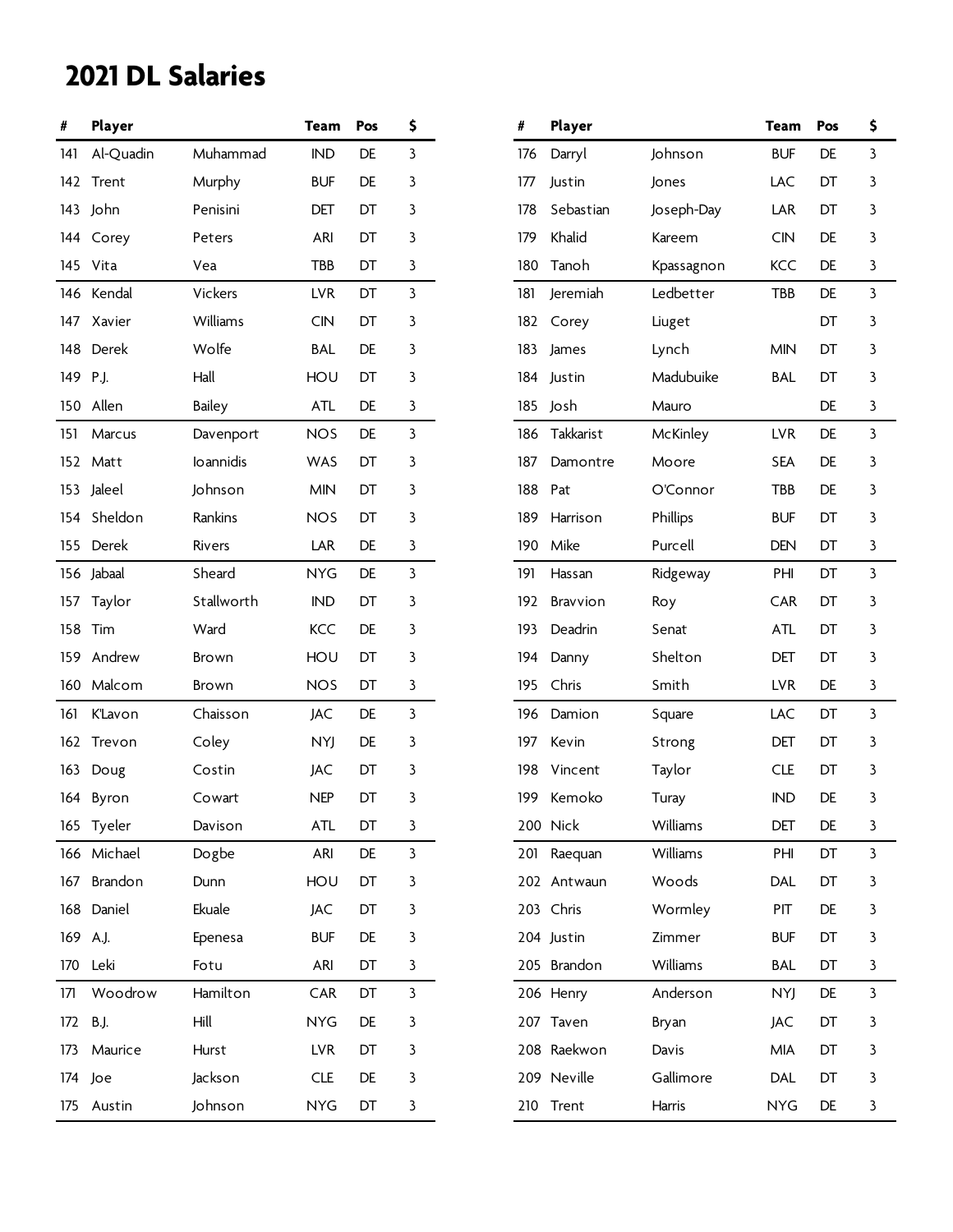| $\#$             | Player           |            | <b>Team</b> | \$             |   | #  | Player         |               | <b>Team</b>    | \$ |
|------------------|------------------|------------|-------------|----------------|---|----|----------------|---------------|----------------|----|
| 1                | Joe              | Schobert   | <b>JAC</b>  | 8              |   | 41 | Markus         | Golden        | ARI            | 4  |
| 2                | Deion            | Jones      | <b>ATL</b>  | $\overline{7}$ |   | 42 | Logan          | Wilson        | CIN            | 4  |
| 3                | Roquan           | Smith      | <b>CHI</b>  | $\overline{7}$ |   | 43 | Tae            | Crowder       | <b>NYG</b>     | 4  |
| 4                | T.J.             | Watt       | PIT         | 6              |   | 44 | Cole           | Holcomb       | WAS            | 4  |
| 5                | Eric             | Wilson     | <b>MIN</b>  | 6              | 7 | 45 | Bobby          | Okereke       | $\mathsf{IND}$ | 4  |
| $\boldsymbol{6}$ | Devin            | White      | TBB         | 6              |   | 46 | Jon            | <b>Bostic</b> | <b>WAS</b>     | 4  |
| 7                | Alex             | Singleton  | PHI         | 6              |   | 47 | A.J.           | Klein         | <b>BUF</b>     | 4  |
| 8                | Eric             | Kendricks  | <b>MIN</b>  | 6              |   | 48 | Shaq           | Barrett       | TBB            | 4  |
| 9                | Patrick          | Queen      | <b>BAL</b>  | 6              |   | 49 | Jordan         | Hicks         | ARI            | 4  |
| 10               | Foyesade         | Oluokun    | <b>ATL</b>  | 6              |   | 50 | Demario        | Davis         | <b>NOS</b>     | 4  |
| 11               | Fred             | Warner     | <b>SFO</b>  | 6              |   | 51 | LJ.            | Fort          | <b>BAL</b>     | 4  |
| 12               | Jaylon           | Smith      | <b>DAL</b>  | 6              |   | 52 | <b>Bud</b>     | Dupree        | PIT            | 4  |
| 13               | <b>Blake</b>     | Martinez   | <b>NYG</b>  | 6              |   | 53 | Malik          | Reed          | <b>DEN</b>     | 4  |
| 14               | <b>Za'Darius</b> | Smith      | GBP         | 6              |   | 54 | Jamie          | Collins       | DET            | 4  |
| 15               | Khalil           | Mack       | <b>CHI</b>  | 6              |   | 55 | Nick           | Kwiatkoski    | <b>LVR</b>     | 4  |
| 16               | Robert           | Spillane   | PIT         | 5              |   | 56 | Jayon          | Brown         | TEN            | 4  |
| 17               | Tyus             | Bowser     | <b>BAL</b>  | 5              |   | 57 | Dennis         | Gardeck       | ARI            | 4  |
| 18               | Lavonte          | David      | TBB         | 5              |   | 58 | Isaiah         | Simmons       | ARI            | 4  |
| 19               | Leonard          | Floyd      | LAR         | 5              |   | 59 | Tyrell         | Adams         | HOU            | 4  |
| 20               | Haason           | Reddick    | ARI         | 5              |   | 60 | <b>Bradley</b> | Chubb         | <b>DEN</b>     | 4  |
| 21               | B.J.             | Goodson    | <b>CLE</b>  | 5              |   | 61 | Tremaine       | Edmunds       | <b>BUF</b>     | 4  |
| 22               | Christian        | Kirksey    | GBP         | 5              |   | 62 | Vince          | Williams      | PIT            | 4  |
| 23               | Kyler            | Fackrell   | <b>NYG</b>  | 5              |   | 63 | T.J.           | Edwards       | PHI            | 4  |
| 24               | Myles            | Jack       | JAC         | 5              |   | 64 | De'Vondre      | Campbell      | ARI            | 4  |
| 25               | Andrew           | Van Ginkel | MIA         | 5              |   | 65 | Jordan         | Evans         | CIN            | 4  |
| 26               | Zach             | Cunningham | HOU         | 5              |   | 66 | Malcolm        | Smith         | CLE            | 4  |
| 27               | Nicholas         | Morrow     | <b>LVR</b>  | 5              |   | 67 | Troy           | Reeder        | LAR            | 4  |
| 28               | Darius           | Leonard    | IND         | 5              |   | 68 | Alex           | Highsmith     | PIT            | 4  |
| 29               | Jerome           | Baker      | <b>MIA</b>  | 5              |   | 69 | Matt           | Judon         | <b>BAL</b>     | 4  |
| 30               | Kenny            | Young      | LAR         | 5              |   | 70 | Josey          | Jewell        | DEN            | 4  |
| 31               | K.J.             | Wright     | <b>SEA</b>  | 5              |   | 71 | Rashan         | Gary          | GBP            | 4  |
| 32               | Avery            | Williamson | PIT         | 5              |   | 72 | Alexander      | Johnson       | <b>DEN</b>     | 4  |
| 33               | Sione            | Takitaki   | CLE         | 5              |   | 73 | Tahir          | Whitehead     | CAR            | 4  |
| 34               | Neville          | Hewitt     | <b>NYJ</b>  | 5              |   | 74 | Duke           | Riley         | PHI            | 4  |
| 35               | Harold           | Landry     | <b>TEN</b>  | 5              |   | 75 | <b>Nick</b>    | Vigil         | LAC            | 4  |
| 36               | Preston          | Smith      | GBP         | 5              |   | 76 | Akeem          | Davis-Gaither | CIN            | 4  |
| 37               | Matt             | Milano     | <b>BUF</b>  | 4              |   | 77 | Whitney        | Mercilus      | HOU            | 4  |
| 38               | Kyle             | Van Noy    | MIA         | 4              |   | 78 | Danny          | Trevathan     | CHI            | 3  |
| 39               | Bobby            | Wagner     | <b>SEA</b>  | $\overline{4}$ |   | 79 | Rashaan        | Evans         | TEN            | 3  |
| 40               | Anthony          | Walker     | <b>IND</b>  | $\overline{4}$ |   | 80 | Dre            | Greenlaw      | <b>SFO</b>     | 3  |

| #  | Player         |               | <b>Team</b> | \$             |
|----|----------------|---------------|-------------|----------------|
| 41 | Markus         | Golden        | ari         | 4              |
| 42 | Logan          | Wilson        | <b>CIN</b>  | 4              |
| 43 | Tae            | Crowder       | <b>NYG</b>  | 4              |
| 44 | Cole           | Holcomb       | <b>WAS</b>  | 4              |
| 45 | <b>Bobby</b>   | Okereke       | <b>IND</b>  | 4              |
| 46 | Jon            | Bostic        | <b>WAS</b>  | 4              |
| 47 | A.J.           | Klein         | <b>BUF</b>  | 4              |
| 48 | Shaq           | Barrett       | <b>TBB</b>  | 4              |
| 49 | Jordan         | <b>Hicks</b>  | ari         | 4              |
| 50 | Demario        | Davis         | <b>NOS</b>  | 4              |
| 51 | LJ.            | Fort          | BAL         | 4              |
| 52 | Bud            | Dupree        | PIT         | 4              |
| 53 | Malik          | Reed          | <b>DEN</b>  | 4              |
| 54 | Jamie          | Collins       | DET         | 4              |
| 55 | Nick           | Kwiatkoski    | <b>LVR</b>  | 4              |
| 56 | Jayon          | <b>Brown</b>  | <b>TEN</b>  | 4              |
| 57 | Dennis         | Gardeck       | ARI         | 4              |
| 58 | Isaiah         | Simmons       | ARI         | 4              |
| 59 | Tyrell         | Adams         | HOU         | 4              |
| 60 | <b>Bradley</b> | Chubb         | <b>DEN</b>  | 4              |
| 61 | Tremaine       | Edmunds       | <b>BUF</b>  | 4              |
| 62 | Vince          | Williams      | PIT         | 4              |
| 63 | T.J.           | Edwards       | PHI         | 4              |
| 64 | De'Vondre      | Campbell      | ari         | 4              |
| 65 | Jordan         | Evans         | <b>CIN</b>  | 4              |
| 66 | Malcolm        | Smith         | <b>CLE</b>  | 4              |
| 67 | Troy           | Reeder        | LAR         | $\overline{4}$ |
| 68 | Alex           | Highsmith     | PIT         | 4              |
| 69 | Matt           | Judon         | BAL         | $\overline{4}$ |
| 70 | Josey          | Jewell        | DEN         | 4              |
| 71 | Rashan         | Gary          | GBP         | 4              |
| 72 | Alexander      | Johnson       | <b>DEN</b>  | $\overline{4}$ |
| 73 | Tahir          | Whitehead     | CAR         | 4              |
| 74 | Duke           | Riley         | PHI         | $\overline{4}$ |
| 75 | Nick           | Vigil         | LAC         | 4              |
| 76 | Akeem          | Davis-Gaither | <b>CIN</b>  | 4              |
| 77 | Whitney        | Mercilus      | HOU         | 4              |
| 78 | Danny          | Trevathan     | CHI         | 3              |
| 79 | Rashaan        | Evans         | TEN         | 3              |
| 80 | Dre            | Greenlaw      | SFO         | 3              |
|    |                |               |             |                |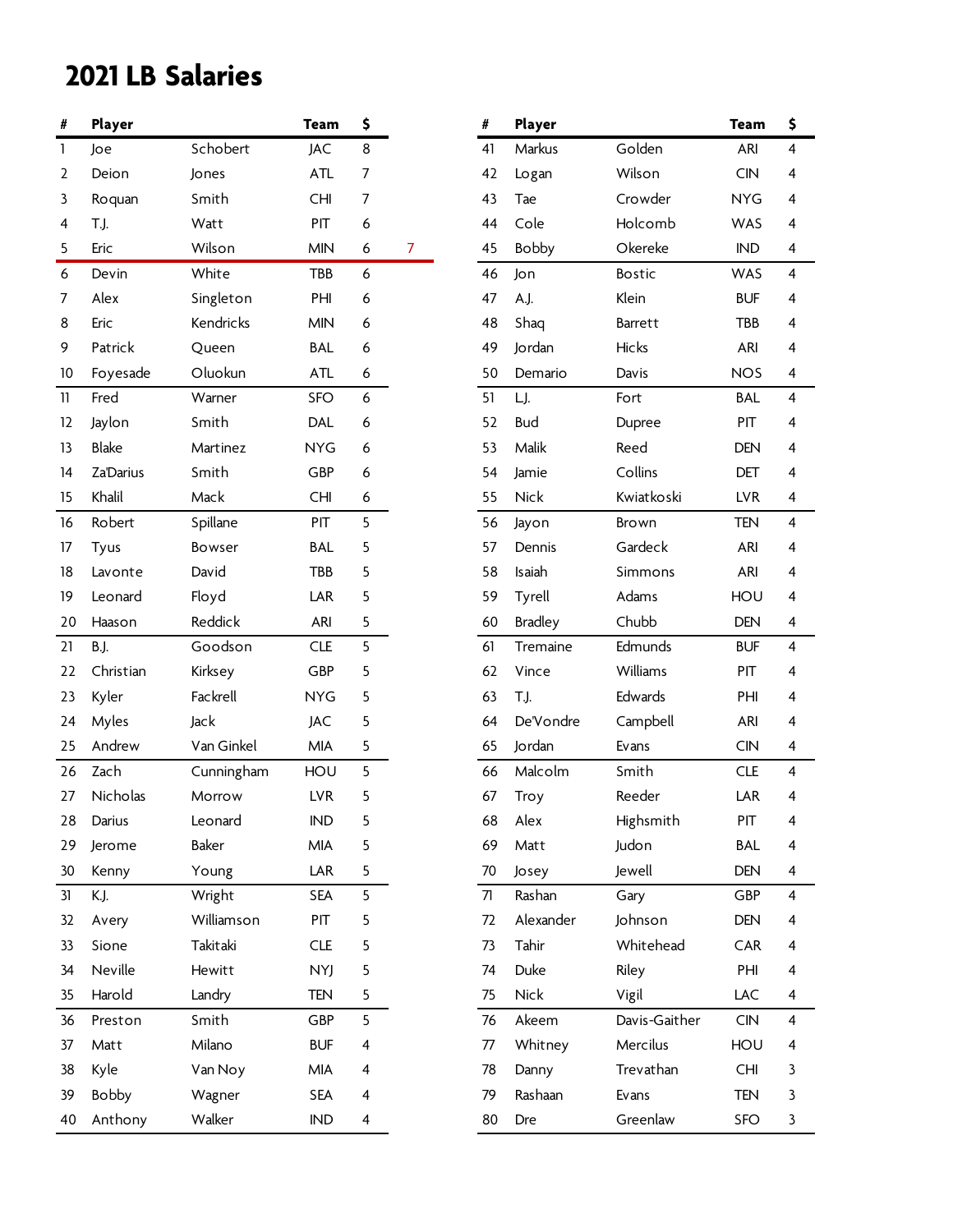| #   | Player            |               | Team       | \$ |
|-----|-------------------|---------------|------------|----|
| 81  | Azeez             | Al-Shaair     | SFO        | 3  |
| 82  | Kenneth           | Murray        | LAC        | 3  |
| 83  | Shaq              | Thompson      | <b>CAR</b> | 3  |
| 84  | Samson            | Ebukam        | LAR        | 3  |
| 85  | Uchenna           | Nwosu         | LAC        | 3  |
| 86  | Kwon              | Alexander     | <b>NOS</b> | 3  |
| 87  | Ja'Whaun          | Bentley       | <b>NEP</b> | 3  |
| 88  | Kyzir             | White         | LAC        | 3  |
| 89  | Jake              | Martin        | HOU        | 3  |
| 90  | Hardy             | Nickerson     | <b>MIN</b> | 3  |
| 91  | Ben               | Niemann       | <b>KCC</b> | 3  |
| 92  | Micah             | Kiser         | LAR        | 3  |
| 93  | <b>Krys</b>       | <b>Barnes</b> | GBP        | 3  |
| 94  | Tarell            | Basham        | NYJ        | 3  |
| 95  | Pernell           | McPhee        | <b>BAL</b> | 3  |
| 96  | Elandon           | Roberts       | <b>MIA</b> | 3  |
| 97  | Josh              | Bynes         | <b>CIN</b> | 3  |
| 98  | Harvey            | Langi         | NYJ        | 3  |
| 99  | Jaylon            | Ferguson      | BAL        | 3  |
| 100 | Justin            | Hollins       | LAR        | 3  |
| 101 | Devon             | Kennard       | ARI        | 3  |
| 102 | Cory              | Littleton     | <b>LVR</b> | 3  |
| 103 | <b>Barkevious</b> | Mingo         | <b>CHI</b> | 3  |
| 104 | Robert            | Quinn         | <b>CHI</b> | 3  |
| 105 | Nate              | Gerry         | PHI        | 3  |
| 106 | Chris             | Board         | <b>BAL</b> | 3  |
| 107 | Kamu              | Grugier-Hill  | <b>MIA</b> | 3  |
| 108 | Terez             | Hall          | NEP        | 3  |
| 109 | Frankie           | Luvu          | <b>NYJ</b> | 3  |
| 110 | Germaine          | Pratt         | <b>CIN</b> | 3  |
| 111 | Damien            | Wilson        | KCC        | 3  |
| 112 | Willie            | Gay           | KCC        | 3  |
| 113 | Devin             | Bush          | PIT        | 3  |
| 114 | Tyrel             | Dodson        | <b>BUF</b> | 3  |
| 115 | Devante           | Downs         | <b>NYG</b> | 3  |
| 116 | Nate              | Hall          | HOU        | 3  |
| 117 | Jordan            | Jenkins       | NYJ        | 3  |
| 118 | Chandler          | Jones         | ARI        | 3  |
| 119 | Terrell           | Lewis         | LAR        | 3  |
| 120 | Kevin             | Pierre-Louis  | <b>WAS</b> | 3  |

| \$ | #   | Player        |                  | <b>Team</b> | \$ |
|----|-----|---------------|------------------|-------------|----|
| 3  | 121 | Tanner        | Vallejo          | <b>ARI</b>  | 3  |
| 3  | 122 | Leighton      | Vander Esch      | DAL         | 3  |
| 3  | 123 | Jahlani       | Tavai            | DET         | 3  |
| 3  | 124 | Jordyn        | <b>Brooks</b>    | <b>SEA</b>  | 3  |
| 3  | 125 | Darius        | Harris           | <b>KCC</b>  | 3  |
| 3  | 126 | Joe           | Thomas           | DAL         | 3  |
| 3  | 127 | <b>Bryce</b>  | Hager            | <b>NYJ</b>  | 3  |
| 3  | 128 | Kamal         | Martin           | GBP         | 3  |
| 3  | 129 | Genard        | Avery            | PHI         | 3  |
| 3  | 130 | Carter        | Coughlin         | <b>NYG</b>  | 3  |
| 3  | 131 | Jonathan      | Greenard         | HOU         | 3  |
| 3  | 132 | Denzel        | Perryman         | LAC         | 3  |
| 3  | 133 | James         | Vaughters        | <b>CHI</b>  | 3  |
| 3  | 134 | David         | Long             | TEN         | 3  |
| 3  | 135 | Anthony       | Hitchens         | KCC         | 3  |
| 3  | 136 | Benardrick    | McKinney         | HOU         | 3  |
| 3  | 137 | Ty            | Summers          | GBP         | 3  |
| 3  | 138 | Jordan        | <b>Brailford</b> | <b>MIN</b>  | 3  |
| 3  | 139 | Jermaine      | Carter           | CAR         | 3  |
| 3  | 140 | Lorenzo       | Carter           | <b>NYG</b>  | 3  |
| 3  | 141 | Anthony       | Chickillo        | <b>DEN</b>  | 3  |
| 3  | 142 | Will          | Compton          | TEN         | 3  |
| 3  | 143 | Todd          | Davis            | <b>MIN</b>  | 3  |
| 3  | 144 | Jayrone       | Elliott          | PIT         | 3  |
| 3  | 145 | Joe           | Giles-Harris     | JAC         | 3  |
| 3  | 146 | Shaquem       | Griffin          | <b>SEA</b>  | 3  |
| 3  | 147 | Aaron         | Lynch            | <b>JAC</b>  | 3  |
| 3  | 148 | Anthony       | Nelson           | <b>TBB</b>  | 3  |
| 3  | 149 | Dorian        | O'Daniel         | KCC         | 3  |
| 3  | 150 | Ogbonnia      | Okoronkwo        | LAR         | 3  |
| 3  | 151 | Jachai        | Polite           | FA          | 3  |
| 3  | 152 | Reggie        | Ragland          | DET         | 3  |
| 3  | 153 | Wyatt         | Ray              | <b>TEN</b>  | 3  |
| 3  | 154 | <b>Brooks</b> | Reed             | TEN         | 3  |
| 3  | 155 | LaRoy         | Reynolds         | ATL         | 3  |
| 3  | 156 | Josh          | Uche             | <b>NEP</b>  | 3  |
| 3  | 157 | Kyle          | Wilber           | <b>LVR</b>  | 3  |
| 3  | 158 | Josh          | Woods            | CHI         | 3  |
| 3  | 159 | Cody          | Barton           | <b>SEA</b>  | 3  |
| 3  | 160 | Jacob         | Phillips         | <b>CLE</b>  | 3  |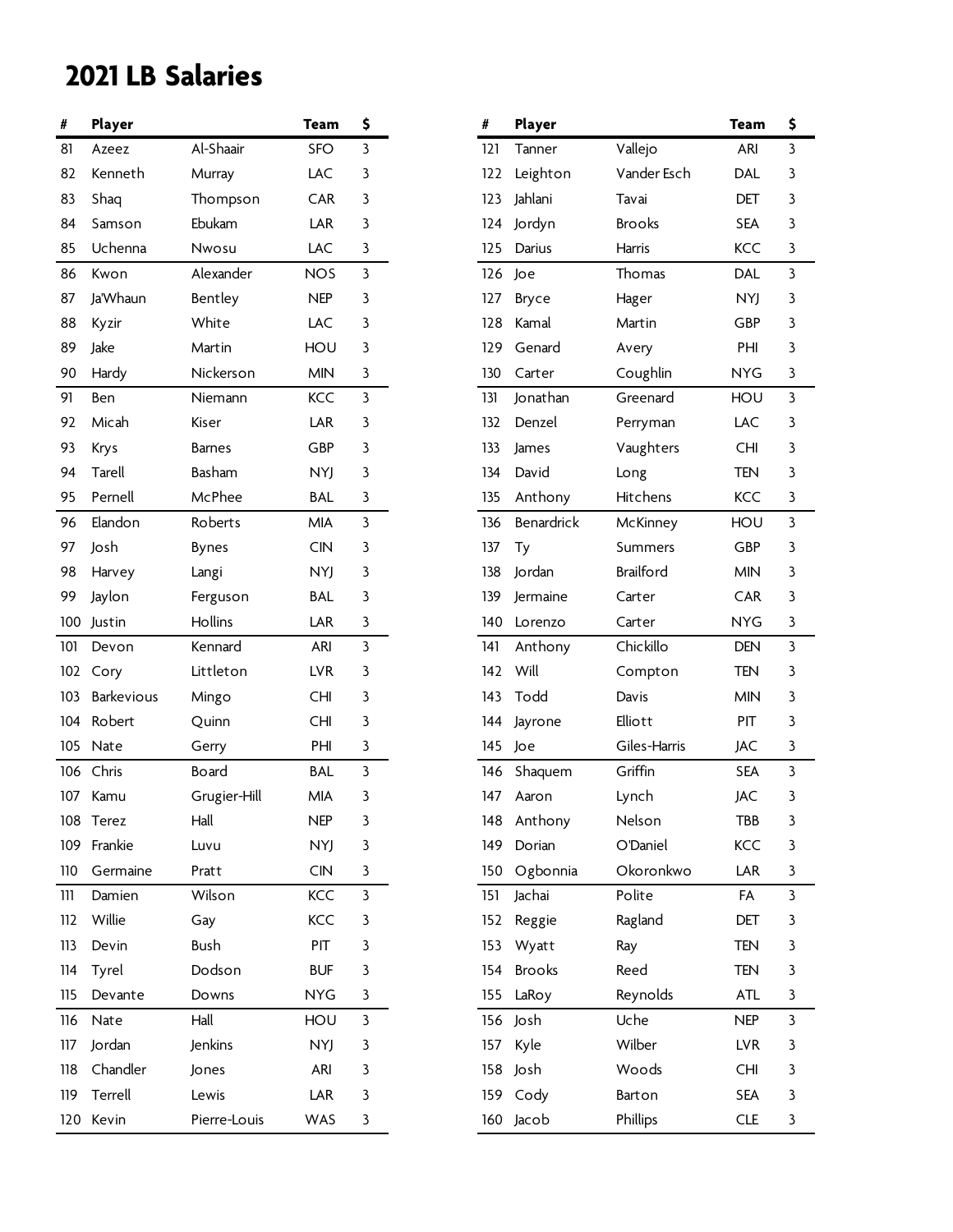| #  | Player             |               | <b>Team</b> | Pos       | \$             |                  | #  | Player     |                  | <b>Team</b> | Pos         | \$ |
|----|--------------------|---------------|-------------|-----------|----------------|------------------|----|------------|------------------|-------------|-------------|----|
| 1  | Xavien             | Howard        | <b>MIA</b>  | CB        | 9              |                  | 36 | Adrian     | Phillips         | <b>NEP</b>  | S           | 5  |
| 2  | J.C.               | Jackson       | <b>NEP</b>  | CB        | 9              |                  | 37 | Darious    | Williams         | LAR         | CB          | 5  |
| 3  | Troy               | Hill          | LAR         | CB        | 8              |                  | 38 | Shaq       | Griffin          | <b>SEA</b>  | CB          | 5  |
| 4  | Tyrann             | Mathieu       | <b>KCC</b>  | $\sf S$   | 7              |                  | 39 | James      | <b>Bradberry</b> | <b>NYG</b>  | CB          | 5  |
| 5  | Kenny              | Moore         | <b>IND</b>  | CB        | 7              | $\boldsymbol{8}$ | 40 | Jordan     | Fuller           | LAR         | $\sf S$     | 5  |
| 6  | Justin             | Simmons       | <b>DEN</b>  | S         | $\overline{7}$ |                  | 41 | Devin      | McCourty         | <b>NEP</b>  | S           | 5  |
| 7  | Kamren             | Curl          | WAS         | S         | 6              |                  | 42 | Eric       | Rowe             | <b>MIA</b>  | S           | 5  |
| 8  | Minkah             | Fitzpatrick   | PIT         | S         | 6              |                  | 43 | T.J.       | Carrie           | <b>IND</b>  | CB          | 5  |
| 9  | Jeremy             | Chinn         | CAR         | S         | 6              |                  | 44 | Taron      | Johnson          | <b>BUF</b>  | CB          | 5  |
| 10 | Malcolm            | <b>Butler</b> | TEN         | CB        | 6              |                  | 45 | Patrick    | Peterson         | <b>ARI</b>  | CB          | 5  |
| 11 | Harrison           | Smith         | <b>MIN</b>  | S         | 6              |                  | 46 | Joe        | Haden            | PIT         | CB          | 5  |
| 12 | Darnell            | Savage        | GBP         | S         | 6              |                  | 47 | Marcus     | Williams         | <b>NOS</b>  | $\mathsf S$ | 5  |
| 13 | Daniel             | Sorensen      | <b>KCC</b>  | S         | 6              |                  | 48 | Dre        | Kirkpatrick      | <b>ARI</b>  | CB          | 5  |
| 14 | Mike               | Hilton        | PIT         | <b>CB</b> | 6              |                  | 49 | Marcus     | Maye             | NYJ         | S           | 5  |
| 15 | Quandre            | Diggs         | <b>SEA</b>  | $\sf S$   | 6              |                  | 50 | Ronnie     | Harrison         | <b>CLE</b>  | S           | 5  |
| 16 | Malcolm            | Jenkins       | <b>NOS</b>  | $\sf S$   | 6              |                  | 51 | Marlon     | Humphrey         | <b>BAL</b>  | CB          | 5  |
| 17 | Khari              | Willis        | <b>IND</b>  | S         | 6              |                  | 52 | Xavier     | Rhodes           | <b>IND</b>  | CB          | 5  |
| 18 | Marcus             | Peters        | <b>BAL</b>  | CB        | 6              |                  | 53 | Jeff       | Heath            | <b>LVR</b>  | $\sf S$     | 5  |
| 19 | Pierre             | Desir         | <b>BAL</b>  | CB        | 6              |                  | 54 | Jordan     | Whitehead        | TBB         | S           | 5  |
| 20 | Michael            | Davis         | LAC         | CB        | 6              |                  | 55 | Rodney     | McLeod           | PHI         | S           | 5  |
| 21 | Donovan            | Wilson        | DAL         | $\sf S$   | 6              |                  | 56 | Logan      | Ryan             | <b>NYG</b>  | CB          | 5  |
| 22 | <b>Budda</b>       | <b>Baker</b>  | <b>ARI</b>  | S         | 5              |                  | 57 | Josh       | Norman           | <b>BUF</b>  | CB          | 5  |
| 23 | Jessie             | <b>Bates</b>  | <b>CIN</b>  | S         | 5              |                  | 58 | Antoine    | Winfield         | TBB         | S           | 5  |
| 24 | Jamal              | Adams         | <b>SEA</b>  | S         | 5              |                  | 59 | Rayshawn   | Jenkins          | LAC         | S           | 5  |
| 25 | Carlton            | Davis         | TBB         | CB        | 5              |                  | 60 | D.J.       | Reed             | <b>SEA</b>  | S           | 5  |
| 26 | Janoris            | Jenkins       | <b>NOS</b>  | CB        | 5              |                  | 61 | Keanu      | Neal             | <b>ATL</b>  | S           | 5  |
| 27 | <b>Tre'Davious</b> | White         | <b>BUF</b>  | CB        | 5              |                  | 62 | Kareem     | Jackson          | DEN         | S           | 4  |
| 28 | Kendall            | Fuller        | WAS         | CB        | 5              |                  | 63 | Tashaun    | Gipson           | <b>CHI</b>  | S           | 4  |
| 29 | Amani              | Hooker        | <b>TEN</b>  | S         | 5              |                  | 64 | Jamel      | Dean             | TBB         | CB          | 4  |
| 30 | Jordan             | Poyer         | <b>BUF</b>  | S         | 5              |                  | 65 | Trayvon    | Mullen           | <b>LVR</b>  | CB          | 4  |
| 31 | Chuck              | Clark         | <b>BAL</b>  | $\sf S$   | 5              |                  | 66 | Johnathan  | Abram            | <b>LVR</b>  | $\sf S$     | 4  |
| 32 | Adrian             | Amos          | GBP         | S         | 5              |                  | 67 | <b>Tre</b> | Boston           | CAR         | S           | 4  |
| 33 | Anthony            | Brown         | DAL         | CB        | 5              |                  | 68 | Eddie      | Jackson          | <b>CHI</b>  | S           | 4  |
| 34 | <b>L'Jarius</b>    | Sneed         | KCC         | CB        | 5              |                  | 69 | Jonathan   | Jones            | <b>NEP</b>  | CB          | 4  |
| 35 | Trevon             | Diggs         | DAL         | CB        | 5              |                  | 70 | Dean       | Marlowe          | <b>BUF</b>  | $\sf S$     | 4  |

| #  | Player    |             | <b>Team</b> | Pos | \$ |
|----|-----------|-------------|-------------|-----|----|
| 36 | Adrian    | Phillips    | <b>NEP</b>  | S   | 5  |
| 37 | Darious   | Williams    | LAR         | CB  | 5  |
| 38 | Shaq      | Griffin     | <b>SEA</b>  | CB  | 5  |
| 39 | James     | Bradberry   | <b>NYG</b>  | CB  | 5  |
| 40 | Jordan    | Fuller      | LAR         | S   | 5  |
| 41 | Devin     | McCourty    | <b>NEP</b>  | S   | 5  |
| 42 | Eric      | Rowe        | MIA         | S   | 5  |
| 43 | T.J.      | Carrie      | <b>IND</b>  | CB  | 5  |
| 44 | Taron     | Johnson     | <b>BUF</b>  | CB  | 5  |
| 45 | Patrick   | Peterson    | ARI         | CB  | 5  |
| 46 | Joe       | Haden       | PIT         | CB  | 5  |
| 47 | Marcus    | Williams    | <b>NOS</b>  | S   | 5  |
| 48 | Dre       | Kirkpatrick | ARI         | CB  | 5  |
| 49 | Marcus    | Maye        | <b>NYJ</b>  | S   | 5  |
| 50 | Ronnie    | Harrison    | <b>CLE</b>  | S   | 5  |
| 51 | Marlon    | Humphrey    | BAL         | CB  | 5  |
| 52 | Xavier    | Rhodes      | <b>IND</b>  | CB  | 5  |
| 53 | Jeff      | Heath       | <b>LVR</b>  | S   | 5  |
| 54 | Jordan    | Whitehead   | TBB         | S   | 5  |
| 55 | Rodney    | McLeod      | PHI         | S   | 5  |
| 56 | Logan     | Ryan        | <b>NYG</b>  | CB  | 5  |
| 57 | Josh      | Norman      | <b>BUF</b>  | CB  | 5  |
| 58 | Antoine   | Winfield    | TBB         | S   | 5  |
| 59 | Rayshawn  | Jenkins     | LAC         | S   | 5  |
| 60 | D.J.      | Reed        | <b>SEA</b>  | S   | 5  |
| 61 | Keanu     | Neal        | ATL         | S   | 5  |
| 62 | Kareem    | Jackson     | <b>DEN</b>  | S   | 4  |
| 63 | Tashaun   | Gipson      | <b>CHI</b>  | S   | 4  |
| 64 | Jamel     | Dean        | TBB         | CB  | 4  |
| 65 | Trayvon   | Mullen      | <b>LVR</b>  | CB  | 4  |
| 66 | Johnathan | Abram       | <b>LVR</b>  | S   | 4  |
| 67 | Tre       | Boston      | CAR         | S   | 4  |
| 68 | Eddie     | Jackson     | <b>CHI</b>  | S   | 4  |
| 69 | Jonathan  | Jones       | <b>NEP</b>  | CB  | 4  |
| 70 | Dean      | Marlowe     | <b>BUF</b>  | S   | 4  |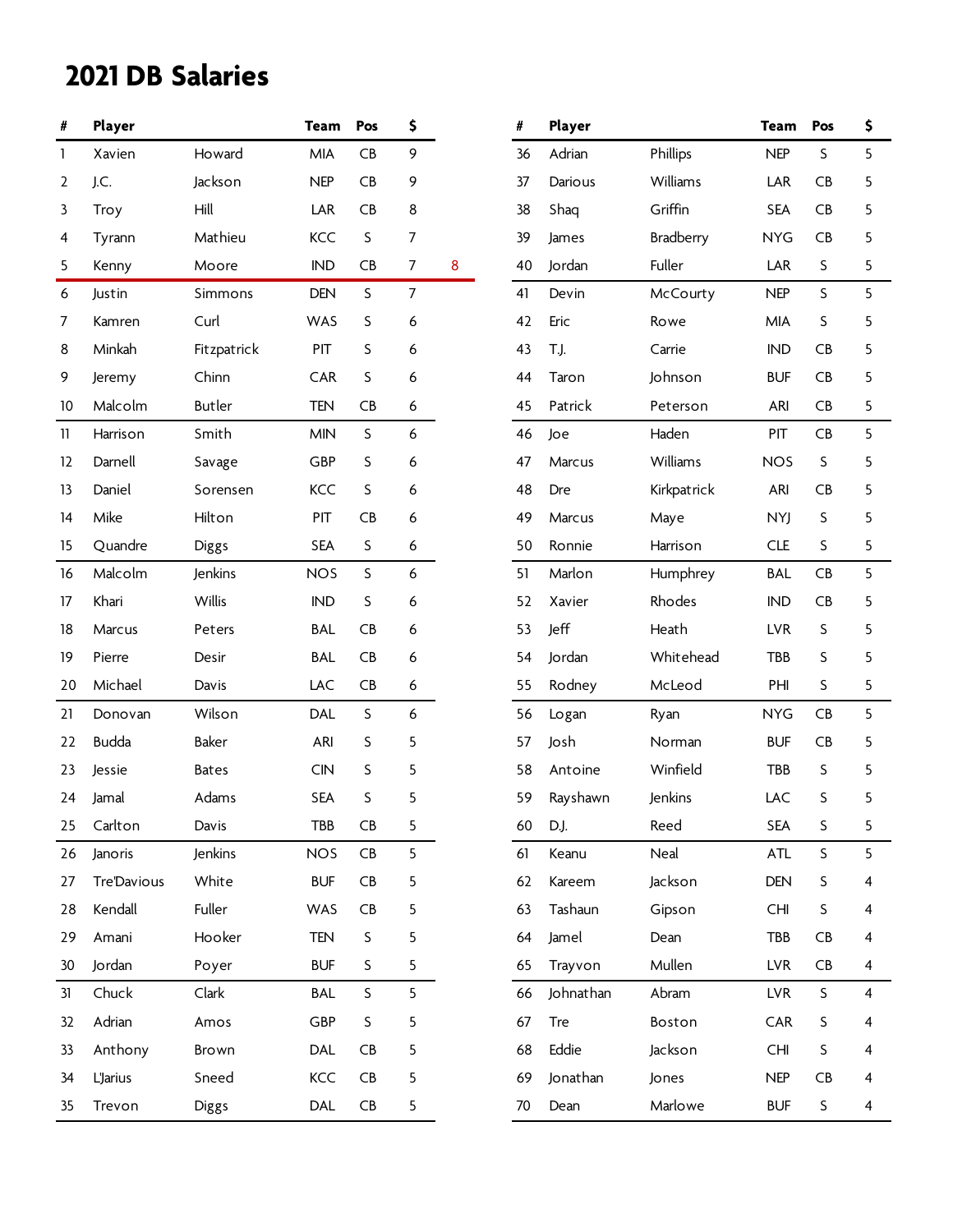| #   | Player     |                     | <b>Team</b> | Pos     | \$             | #   | Player         |                | <b>Team</b> | Pos           | \$ |
|-----|------------|---------------------|-------------|---------|----------------|-----|----------------|----------------|-------------|---------------|----|
| 71  | Donte      | Jackson             | CAR         | CB      | 4              | 106 | Micah          | Hyde           | <b>BUF</b>  | S             | 4  |
| 72  | Jason      | Verrett             | <b>SFO</b>  | CB      | 4              | 107 | Karl           | Joseph         | <b>CLE</b>  | S             | 4  |
| 73  | Blidi      | Wreh-Wilson         | <b>ATL</b>  | CB      | 4              | 108 | Ricardo        | Allen          | <b>ATL</b>  | S             | 4  |
| 74  | Brian      | Poole               | <b>NYJ</b>  | CB      | 4              | 109 | Vonn           | Bell           | CIN         | S             | 4  |
| 75  | Kevin      | Byard               | <b>TEN</b>  | S       | 4              | 110 | Fabian         | Moreau         | <b>WAS</b>  | CB            | 4  |
| 76  | Jabrill    | Peppers             | <b>NYG</b>  | $\sf S$ | 4              | 111 | Sean           | Murphy-Bunting | TBB         | CB            | 4  |
| 77  | Bryce      | Callahan            | <b>DEN</b>  | CB      | 4              | 112 | Jeff           | Okudah         | DET         | CB            | 4  |
| 78  | Terrell    | Edmunds             | PIT         | S       | 4              | 113 | Patrick        | Robinson       | <b>NOS</b>  | CB            | 4  |
| 79  | Steven     | Nelson              | PIT         | CB      | 4              | 114 | Vernon         | Hargreaves     | HOU         | CB            | 4  |
| 80  | Marshon    | Lattimore           | <b>NOS</b>  | CB      | 4              | 115 | <b>Bradley</b> | Roby           | HOU         | CB            | 4  |
| 81  | Andrew     | Wingard             | JAC         | $\sf S$ | $\overline{4}$ | 116 | Chidobe        | Awuzie         | DAL         | CB            | 4  |
| 82  | <b>Nik</b> | Needham             | <b>MIA</b>  | CB      | 4              | 117 | Darius         | Slay           | PHI         | CB            | 4  |
| 83  | John       | Johnson             | LAR         | S       | 4              | 118 | Kenny          | Vaccaro        | <b>TEN</b>  | S             | 4  |
| 84  | Levi       | Wallace             | <b>BUF</b>  | CB      | 4              | 119 | Raven          | Greene         | GBP         | S             | 4  |
| 85  | Cameron    | Dantzler            | <b>MIN</b>  | CB      | 4              | 120 | Landon         | Collins        | WAS         | S             | 4  |
| 86  | Duron      | Harmon              | <b>DET</b>  | S       | $\overline{4}$ | 121 | Emmanuel       | Moseley        | <b>SFO</b>  | CB            | 4  |
| 87  | Ryan       | Neal                | <b>SEA</b>  | S       | 4              | 122 | Juston         | <b>Burris</b>  | CAR         | S             | 4  |
| 88  | Chauncey   | Gardner-Johnson NOS |             | S       | 4              | 123 | Kyle           | Fuller         | <b>CHI</b>  | CB            | 4  |
| 89  | Bashaud    | <b>Breeland</b>     | KCC         | CB      | 4              | 124 | Casey          | Hayward        | LAC         | CB            | 4  |
| 90  | Josh       | Jones               | JAC         | S       | 4              | 125 | Byron          | Murphy         | ARI         | CB            | 4  |
| 91  | Desmond    | King                | <b>TEN</b>  | CB      | $\overline{4}$ |     | 126 Jourdan    | Lewis          | DAL         | CB            | 4  |
| 92  | Chandon    | Sullivan            | GBP         | CB      | 4              | 127 | Julian         | Love           | <b>NYG</b>  | S             | 4  |
| 93  | Nasir      | Adderley            | LAC         | S       | 4              | 128 | Jarrod         | Wilson         | JAC         | S             | 4  |
| 94  | Marcus     | Epps                | PHI         | S       | 4              | 129 | Jaire          | Alexander      | GBP         | CB            | 4  |
| 95  | Byron      | Jones               | <b>MIA</b>  | CB      | 4              | 130 | Tre            | Herndon        | JAC         | CB            | 4  |
| 96  | Jalen      | Mills               | PHI         | S       | 4              | 131 | Cameron        | Sutton         | PIT         | CB            | 4  |
| 97  | A.J.       | Terrell             | <b>ATL</b>  | CB      | 4              | 132 | P.J.           | Williams       | <b>NOS</b>  | CB            | 4  |
| 98  | Julian     | Blackmon            | <b>IND</b>  | S       | 4              | 133 | Bryce          | Hall           | <b>NYJ</b>  | CB            | 3  |
| 99  | Tevaughn   | Campbell            | LAC         | CB      | 4              | 134 | Taylor         | Rapp           | LAR         | S             | 3  |
| 100 | Mike       | Edwards             | TBB         | S       | 4              | 135 | Quinton        | Dunbar         | <b>SEA</b>  | CB            | 3  |
| 101 | M.J.       | Stewart             | <b>CLE</b>  | CB      | 4              | 136 | Darryl         | Roberts        | DET         | CB            | 3  |
| 102 | Jamar      | Taylor              | <b>SFO</b>  | CB      | 4              | 137 | Dane           | Jackson        | <b>BUF</b>  | CB            | 3  |
| 103 | Denzel     | Ward                | CLE         | CB      | 4              | 138 | Jimmy          | Moreland       | WAS         | CB            | 3  |
| 104 | Justin     | Reid                | HOU         | S       | 4              | 139 | Darney         | Holmes         | <b>NYG</b>  | CB            | 3  |
| 105 | Sidney     | Jones               | JAC         | CB      | 4              |     | 140 Johnathan  | Joseph         | ARI         | $\mathsf{CB}$ | 3  |

| #   | Player         |                | <b>Team</b> | Pos       | \$ |
|-----|----------------|----------------|-------------|-----------|----|
| 106 | Micah          | Hyde           | <b>BUF</b>  | S         | 4  |
| 107 | Karl           | Joseph         | <b>CLE</b>  | S         | 4  |
| 108 | Ricardo        | Allen          | <b>ATL</b>  | S         | 4  |
| 109 | Vonn           | Bell           | CIN         | S         | 4  |
| 110 | Fabian         | Moreau         | WAS         | <b>CB</b> | 4  |
| 111 | Sean           | Murphy-Bunting | TBB         | CB        | 4  |
| 112 | Jeff           | Okudah         | <b>DET</b>  | <b>CB</b> | 4  |
| 113 | Patrick        | Robinson       | <b>NOS</b>  | <b>CB</b> | 4  |
| 114 | Vernon         | Hargreaves     | HOU         | CB        | 4  |
| 115 | <b>Bradley</b> | Roby           | HOU         | <b>CB</b> | 4  |
| 116 | Chidobe        | Awuzie         | DAL         | CB        | 4  |
| 117 | Darius         | Slay           | PHI         | <b>CB</b> | 4  |
| 118 | Kenny          | Vaccaro        | TEN         | S         | 4  |
| 119 | Raven          | Greene         | GBP         | S         | 4  |
| 120 | Landon         | Collins        | WAS         | S         | 4  |
| 121 | Emmanuel       | Moseley        | <b>SFO</b>  | CB        | 4  |
| 122 | Juston         | <b>Burris</b>  | <b>CAR</b>  | S         | 4  |
| 123 | Kyle           | Fuller         | <b>CHI</b>  | <b>CB</b> | 4  |
| 124 | Casey          | Hayward        | LAC         | CB        | 4  |
| 125 | Byron          | Murphy         | ARI         | CB        | 4  |
| 126 | Jourdan        | Lewis          | <b>DAL</b>  | CB        | 4  |
| 127 | Julian         | Love           | <b>NYG</b>  | S         | 4  |
| 128 | Jarrod         | Wilson         | <b>JAC</b>  | S         | 4  |
| 129 | Jaire          | Alexander      | GBP         | <b>CB</b> | 4  |
| 130 | Tre            | Herndon        | <b>JAC</b>  | CB        | 4  |
| 131 | Cameron        | Sutton         | <b>PIT</b>  | CB        | 4  |
| 132 | P.J.           | Williams       | <b>NOS</b>  | CB        | 4  |
| 133 | Bryce          | Hall           | <b>NYJ</b>  | CB        | 3  |
| 134 | Taylor         | Rapp           | LAR         | S         | 3  |
| 135 | Quinton        | Dunbar         | <b>SEA</b>  | CB        | 3  |
| 136 | Darryl         | Roberts        | DET         | CB        | 3  |
| 137 | Dane           | Jackson        | <b>BUF</b>  | CB        | 3  |
| 138 | Jimmy          | Moreland       | WAS         | CB        | 3  |
| 139 | Darney         | Holmes         | <b>NYG</b>  | CB        | 3  |
| 140 | Johnathan      | Joseph         | ARI         | CB        | 3  |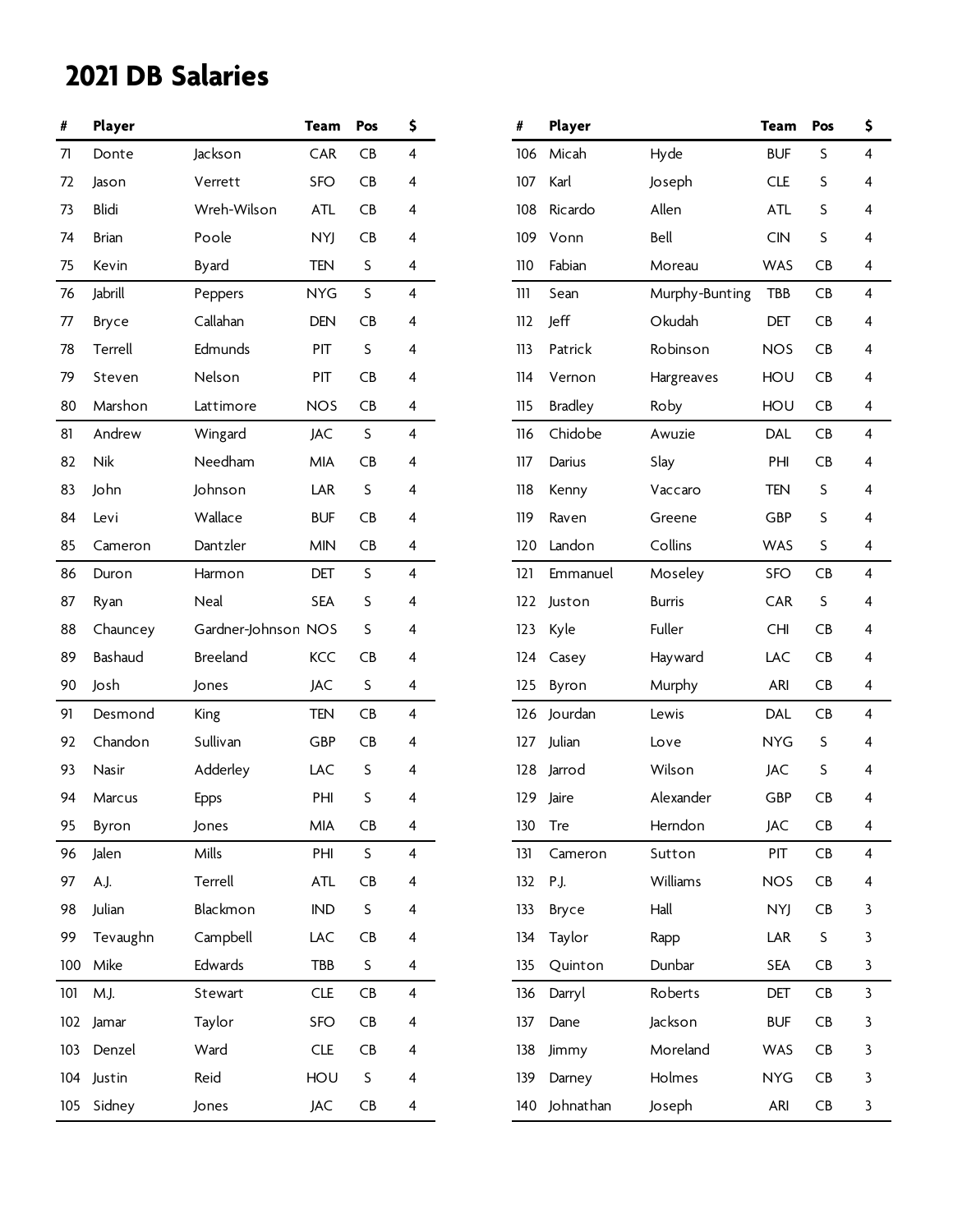| #   | Player       |                | <b>Team</b> | Pos     | \$           | #   | Player         |            | <b>Team</b> | Pos     | \$ |
|-----|--------------|----------------|-------------|---------|--------------|-----|----------------|------------|-------------|---------|----|
| 141 | Desmond      | Trufant        | DET         | CB      | 3            | 176 | Jeff           | Gladney    | <b>MIN</b>  | CB      | 3  |
| 142 | <b>Tracy</b> | Walker         | DET         | S       | 3            | 177 | Marcell        | Harris     | <b>SFO</b>  | S       | 3  |
| 143 | Darian       | Thompson       | <b>DAL</b>  | S       | 3            | 178 | Myles          | Bryant     | <b>NEP</b>  | CB      | 3  |
| 144 | Mackensie    | Alexander      | <b>CIN</b>  | CB      | 3            | 179 | Deon           | Bush       | <b>CHI</b>  | S       | 3  |
| 145 | Nevin        | Lawson         | <b>LVR</b>  | CB      | 3            | 180 | Ken            | Crawley    | <b>NOS</b>  | CB      | 3  |
| 146 | Breon        | <b>Borders</b> | <b>TEN</b>  | CB      | $\mathbf{3}$ | 181 | Dane           | Cruikshank | TEN         | S       | 3  |
| 147 | DeShon       | Elliott        | <b>BAL</b>  | S       | 3            | 182 | Rasul          | Douglas    | <b>CAR</b>  | CB      | 3  |
| 148 | Darius       | Phillips       | <b>CIN</b>  | CB      | 3            | 183 | Stephon        | Gilmore    | <b>NEP</b>  | CB      | 3  |
| 149 | LeShaun      | Sims           | <b>CIN</b>  | CB      | 3            | 184 | Harrison       | Hand       | <b>MIN</b>  | CB      | 3  |
| 150 | Daniel       | Thomas         | JAC         | S       | 3            | 185 | <b>Bobby</b>   | McCain     | MIA         | S       | 3  |
| 151 | Rock         | Ya-Sin         | <b>IND</b>  | CB      | 3            | 186 | Sherrick       | McManis    | <b>CHI</b>  | CB      | 3  |
| 152 | Blessuan     | Austin         | NYJ         | CB      | 3            | 187 | Herb           | Miller     | FA          | CB      | 3  |
| 153 | Darqueze     | Dennard        | <b>ATL</b>  | CB      | 3            | 188 | <b>Buster</b>  | Skrine     | <b>CHI</b>  | CB      | 3  |
| 154 | Jalen        | Ramsey         | LAR         | CB      | 3            | 189 | Lamarcus       | Joyner     | <b>LVR</b>  | CB      | 3  |
| 155 | Juan         | Thornhill      | <b>KCC</b>  | $\sf S$ | 3            | 190 | Anthony        | Harris     | <b>MIN</b>  | S       | 3  |
| 156 | Kristian     | Fulton         | <b>TEN</b>  | CB      | $\mathbf{3}$ | 191 | Isaiah         | Oliver     | <b>ATL</b>  | CB      | 3  |
| 157 | CJ           | Henderson      | <b>JAC</b>  | CB      | 3            | 192 | Cre'von        | LeBlanc    | PHI         | CB      | 3  |
| 158 | DeAndre      | Houston-Carson | <b>CHI</b>  | S       | 3            | 193 | <b>Bradley</b> | McDougald  | NYJ         | S       | 3  |
| 159 | Art          | Maulet         | <b>NYJ</b>  | CB      | 3            | 194 | K'Waun         | Williams   | <b>SFO</b>  | CB      | 3  |
| 160 | Amani        | Oruwariye      | DET         | CB      | 3            | 195 | Chris          | Claybrooks | JAC         | CB      | 3  |
| 161 | Jeremy       | Reaves         | WAS         | S       | $\mathbf{3}$ | 196 | Holton         | Hill       | FA          | CB      | 3  |
|     | 162 Kevin    | King           | GBP         | CB      | 3            | 197 | Ashtyn         | Davis      | NYJ         | S       | 3  |
| 163 | Xavier       | McKinney       | <b>NYG</b>  | S       | 3            | 198 | Jayron         | Kearse     | FA          | S       | 3  |
| 164 | Ahkello      | Witherspoon    | <b>SFO</b>  | CB      | 3            | 199 | Andrew         | Sendejo    | <b>CLE</b>  | S       | 3  |
| 165 | Richard      | Sherman        | <b>SFO</b>  | CB      | 3            |     | 200 Terrance   | Mitchell   | <b>CLE</b>  | CB      | 3  |
|     | 166 Jahleel  | Addae          | LAC         | S       | 3            |     | 201 Tarvarius  | Moore      | <b>SFO</b>  | CB      | 3  |
| 167 | Essang       | Bassey         | DEN         | CB      | 3            |     | 202 Will       | Parks      | DEN         | S       | 3  |
| 168 | Rashad       | Fenton         | KCC         | CB      | 3            |     | 203 Nickell    | Robey      | PHI         | CB      | 3  |
| 169 | Grant        | Haley          | <b>NOS</b>  | CB      | 3            |     | 204 Ronald     | Darby      | WAS         | CB      | 3  |
| 170 | Chris        | Harris         | LAC         | CB      | 3            |     | 205 Ugo        | Amadi      | <b>SEA</b>  | CB      | 3  |
| 171 | William      | Jackson        | <b>CIN</b>  | CB      | $\mathbf{3}$ |     | 206 Chris      | Banjo      | <b>ARI</b>  | S       | 3  |
| 172 | Eric         | Murray         | HOU         | S       | 3            |     | 207 Myles      | Hartsfield | CAR         | $\sf S$ | 3  |
| 173 | Michael      | Ojemudia       | DEN         | CB      | 3            |     | 208 Anthony    | Levine     | <b>BAL</b>  | S       | 3  |
| 174 | Sheldrick    | Redwine        | <b>CLE</b>  | $\sf S$ | 3            |     | 209 Avonte     | Maddox     | PHI         | CB      | 3  |
| 175 | Jaquiski     | Tartt          | SFO         | S       | 3            |     | 210 Lonnie     | Johnson    | HOU         | CB      | 3  |

| #   | Player         |                | <b>Team</b> | Pos       | \$ |
|-----|----------------|----------------|-------------|-----------|----|
| 176 | Jeff           | Gladney        | <b>MIN</b>  | CB        | 3  |
| 177 | Marcell        | Harris         | <b>SFO</b>  | S         | 3  |
| 178 | Myles          | Bryant         | <b>NEP</b>  | CB        | 3  |
| 179 | Deon           | Bush           | <b>CHI</b>  | S         | 3  |
| 180 | Ken            | Crawley        | <b>NOS</b>  | CB        | 3  |
| 181 | Dane           | Cruikshank     | <b>TEN</b>  | S         | 3  |
| 182 | Rasul          | Douglas        | CAR         | CB        | 3  |
| 183 | Stephon        | Gilmore        | <b>NEP</b>  | <b>CB</b> | 3  |
| 184 | Harrison       | Hand           | <b>MIN</b>  | CB        | 3  |
| 185 | <b>Bobby</b>   | McCain         | MIA         | S         | 3  |
| 186 | Sherrick       | <b>McManis</b> | <b>CHI</b>  | CB        | 3  |
| 187 | Herb           | Miller         | FA          | CB        | 3  |
| 188 | <b>Buster</b>  | Skrine         | <b>CHI</b>  | CB        | 3  |
| 189 | Lamarcus       | Joyner         | <b>LVR</b>  | <b>CB</b> | 3  |
| 190 | Anthony        | <b>Harris</b>  | <b>MIN</b>  | S         | 3  |
| 191 | Isaiah         | Oliver         | <b>ATL</b>  | CB        | 3  |
| 192 | Cre'von        | LeBlanc        | PHI         | CB        | 3  |
| 193 | <b>Bradley</b> | McDougald      | NYJ         | S         | 3  |
| 194 | K'Waun         | Williams       | SFO         | CB        | 3  |
| 195 | Chris          | Claybrooks     | JAC         | CB        | 3  |
| 196 | Holton         | Hill           | FA          | CB        | 3  |
| 197 | Ashtyn         | Davis          | NYJ         | S         | 3  |
| 198 | Jayron         | Kearse         | FA          | S         | 3  |
| 199 | Andrew         | Sendejo        | <b>CLE</b>  | S         | 3  |
|     | 200 Terrance   | Mitchell       | <b>CLE</b>  | CB        | 3  |
| 201 | Tarvarius      | Moore          | SFO         | CB        | 3  |
|     | 202 Will       | Parks          | DEN         | S         | 3  |
| 203 | Nickell        | Robey          | PHI         | CB        | 3  |
| 204 | Ronald         | Darby          | WAS         | CB        | 3  |
| 205 | Ugo            | Amadi          | SEA         | CB        | 3  |
|     | 206 Chris      | Banjo          | <b>ARI</b>  | S         | 3  |
| 207 | Myles          | Hartsfield     | CAR         | S         | 3  |
| 208 | Anthony        | Levine         | <b>BAL</b>  | S         | 3  |
| 209 | Avonte         | Maddox         | PHI         | CB        | 3  |
| 210 | Lonnie         | Johnson        | HOU         | CB        | 3  |